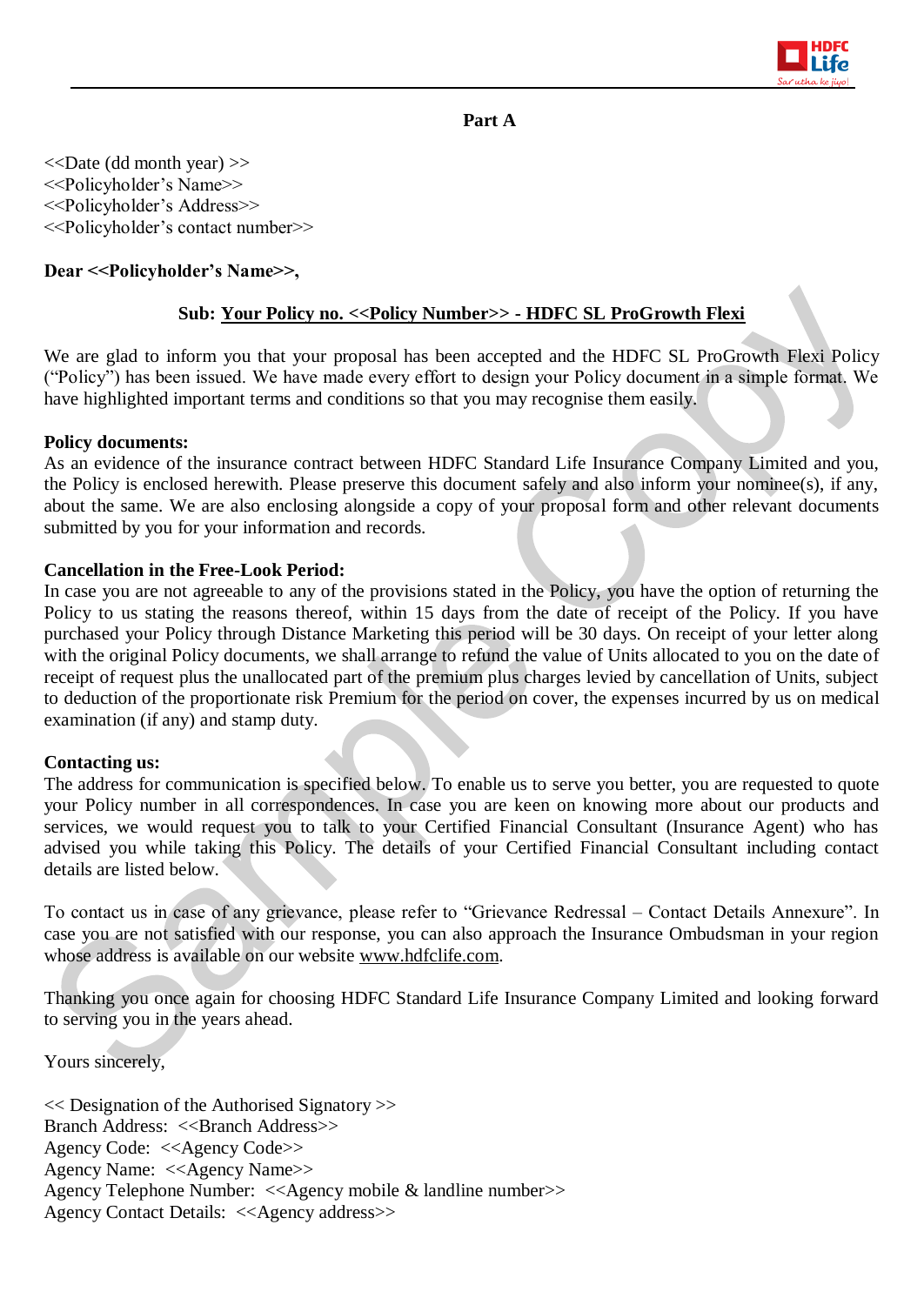

Address for Correspondence: HDFC Standard Life Insurance Company Limited, 11<sup>th</sup> Floor Lodha Excelus, Apollo Mills Compound, N.M. Joshi Marg, Mahalaxmi, Mumbai-400011.

Regd. Off: Lodha Excelus, 13th Floor, Apollo Mills Compound, N. M. Joshi Marg, Mahalaxmi, Mumbai - 400 011.

Call 1860-267-9999 (local charges apply). DO NOT prefix any country code e.g. +91 or 00. Available Mon-Sat from 10 am to 7 pm | Email – service@hdfclife.com | NRIservice@hdfclife.com (For NRI customers only) Visit – www.hdfclife.com . CIN:U99999MH2000PLC128245.

.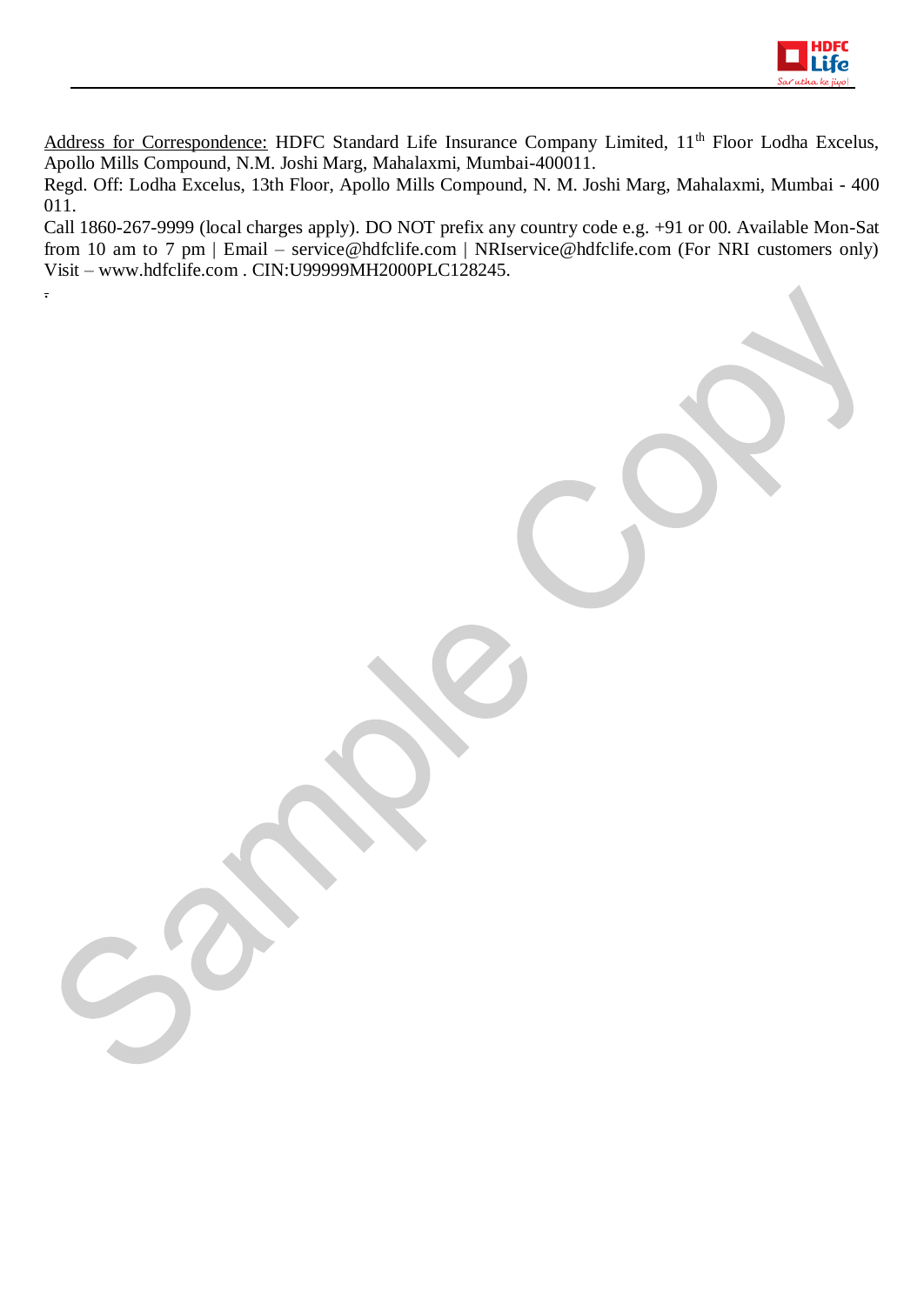

## **Policy Document - HDFC SL ProGrowth Flexi**

### **Unique Identification Number: ----------------**

## **ALL UNIT LINKED POLICIES ARE DIFFERENT FROM TRADITIONAL INSURANCE POLICIES AND ARE SUBJECT TO DIFFERENT RISK FACTORS. IN THIS POLICY, THE INVESTMENT RISK IN INVESTMENT PORTFOLIO IS BORNE BY THE POLICYHOLDER.**

Your Policy is a Regular Premium, non participating Unit Linked Endowment Life Insurance Policy. This Policy is the evidence of a contract between HDFC Standard Life Insurance Company Limited ('We', or 'the Company') and the Policyholder ('You', or 'Policyholder') as described in the Policy Schedule. This Policy is based on the Proposal made by the within named Policyholder and submitted to the Company along with the required documents, declarations, statements, << any response given to the Short Medical Questionnaire (SMQ) by the Life Assured >>, <<applicable medical information and documents>> and other information received by the Company from the Policyholder, Life Assured or on behalf of the Policyholder. This Policy is effective subject to receipt and realisation, by the Company, of the consideration payable as First Premium under the Policy. This Policy is written under and will be governed by the applicable laws in force in India and all Premiums and benefits are expressed and payable in Indian Rupees.

## **POLICY SCHEDULE Policy number: << >> Client ID: << >>**

#### **Policyholder Details**

| <b>Name</b>         | ر ر<br>$\overline{\phantom{0}}$<br>~<br>〜  |  |
|---------------------|--------------------------------------------|--|
| .<br><b>Address</b> | ر ر<br>$\widetilde{\phantom{a}}$<br>~<br>〜 |  |

#### **Life Assured Details**

| <b>Name</b>                                    | $<<$ $>>$            |
|------------------------------------------------|----------------------|
| Date of Birth                                  | $<<$ dd/mm/yyyy $>>$ |
| Age on the Date of Risk<br><b>Commencement</b> | $<<$ >> years        |
| <b>Age Admitted</b>                            | $<<$ Yes/No>>        |

#### **Policy Details**

| і VIIU у Dulaiiэ                                                                 |                                                                                  |  |  |  |
|----------------------------------------------------------------------------------|----------------------------------------------------------------------------------|--|--|--|
| <b>Date of Risk Commencement</b>                                                 | $<<$ Risk Commencement Date $>>$                                                 |  |  |  |
| Date of Issue                                                                    | $<<$ Issue Date>>                                                                |  |  |  |
| <b>Product Options chosen</b><br>$<<$ >>                                         |                                                                                  |  |  |  |
| <b>Premium Due Date(s)</b>                                                       | < <dd month="">&gt;</dd>                                                         |  |  |  |
| <b>Sum Assured</b>                                                               | $Rs. \ll \gg$                                                                    |  |  |  |
| <b>Annual Premium</b>                                                            | $\mathrm{Rs.} \ll \gg$                                                           |  |  |  |
| <b>Instalment Premium</b>                                                        | $\mathrm{Rs.} \ll \gg$                                                           |  |  |  |
| <b>Additional Benefits</b>                                                       | << Benefit Name, Expiry Date, Sum Assured >>                                     |  |  |  |
| <b>Policy Term</b>                                                               | $<<$ >> years                                                                    |  |  |  |
| <b>Premium Paying Term</b>                                                       | $<<$ >> years                                                                    |  |  |  |
| <b>Frequency of Premium Payme</b><br>$<<$ Annual/Half-yearly/ Monthly $>>$       |                                                                                  |  |  |  |
| <b>Premium per Frequency</b>                                                     | $\mathrm{Rs.} \ll \gg$                                                           |  |  |  |
| $<< 15$ (for Monthly mode) 30 (for other modes) $>>$ days<br><b>Grace Period</b> |                                                                                  |  |  |  |
| <b>Fund</b>                                                                      | $<<$ Fund Name 1 - % Allocation $>>$ $<<$ Fund Name 2 - % Allocation $>>$ $<<$ F |  |  |  |
|                                                                                  | Name $3 - %$ Allocation $>>$                                                     |  |  |  |
| <b>Expiry Date of Lock-in Period</b> $<< 5$ years from RCD $>>$                  |                                                                                  |  |  |  |
| <b>Final Premium Due Date</b>                                                    | $<<$ dd/mm/yyyy >>                                                               |  |  |  |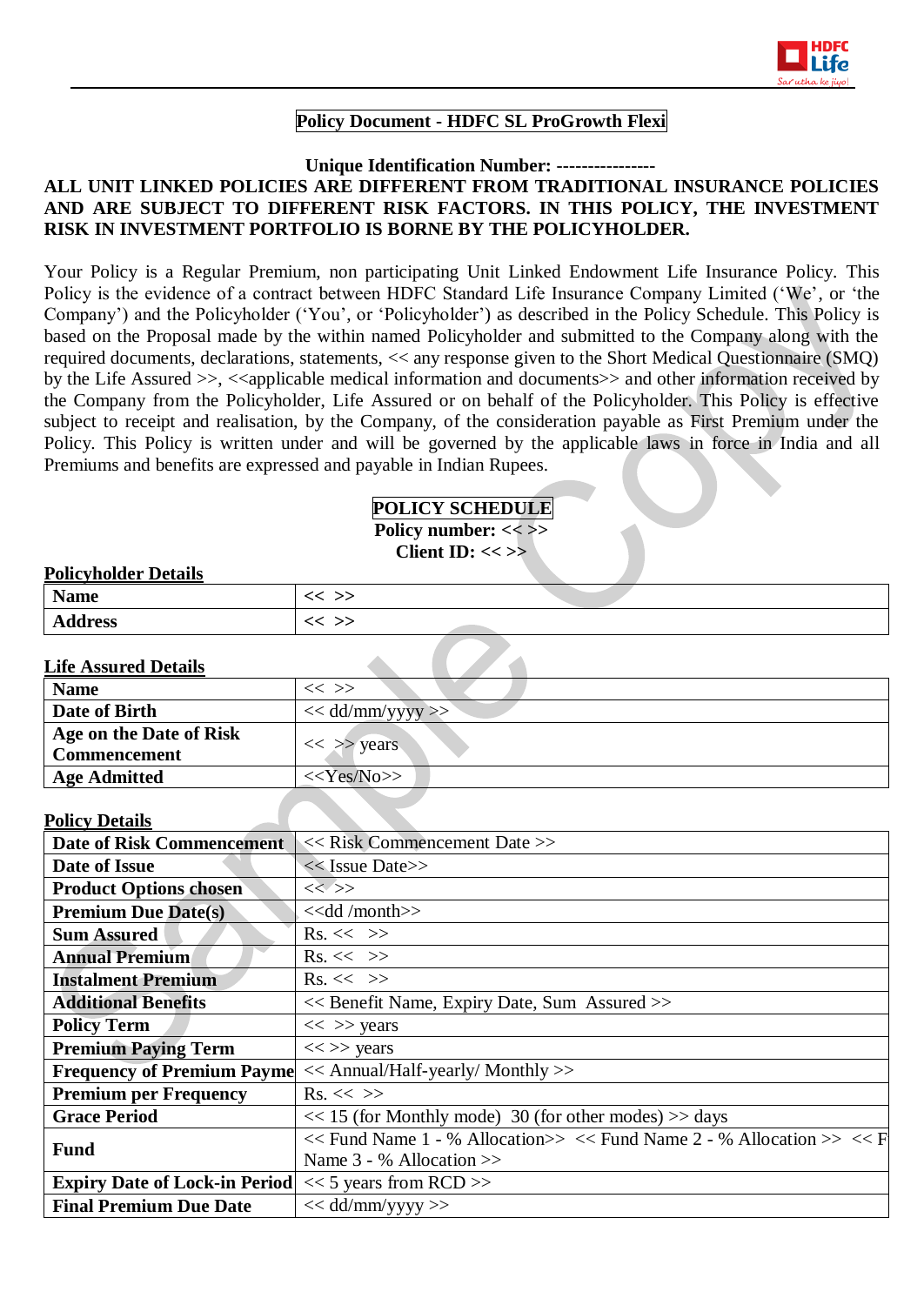

| <b>Maturity Date</b>                                                                                   | $<<$ dd/mm/yyyy >> |
|--------------------------------------------------------------------------------------------------------|--------------------|
| Policy issued on the basis of<br><b>Short Medical Questionnaire</b> $\vert \ll Y$ es/No $\gg$<br>(SMO) |                    |

# **Minimum Values Required#**

| Partial Withdrawal                | 0.000  |
|-----------------------------------|--------|
| Amount                            | Rs.    |
| <b>Single Premium Top-Up Amou</b> | - N.A. |

**# To be read in conjunction with the terms & conditions in Policy provisions.**

# **NOMINATION SCHEDULE**

| <b>Nominee's Name</b>                                                    | $<<$ Nominee-1 $>>$  | $<<$ Nominee-2 $>>$ |  |  |
|--------------------------------------------------------------------------|----------------------|---------------------|--|--|
| <b>Date of Birth of Nominee</b>                                          | $<<$ dd/mm/yyyy $>>$ | $<<$ dd/mm/yyyy >>  |  |  |
| <b>Nomination Percentage</b>                                             | $<<$ >> %            | $<<$ >> %           |  |  |
| <b>Nominee's Address</b>                                                 | $<<$ >>              | $<<$ >>             |  |  |
| <b>Appointee's Name</b><br>(Applicable where the nominee)<br>is a minor) | $<<$ >>              |                     |  |  |
| Date of Birth of Appointee                                               | $<<$ dd/mm/yyyy $>>$ |                     |  |  |
| <b>Appointee's Address</b>                                               | $<<$ >>              |                     |  |  |

Signed << at Mumbai>> <<on>> << 01 September 2005>> For HDFC Standard Life Insurance Company Limited

Authorised Signatory

In case you notice any mistake, you may return the Policy document to us for necessary correction**.**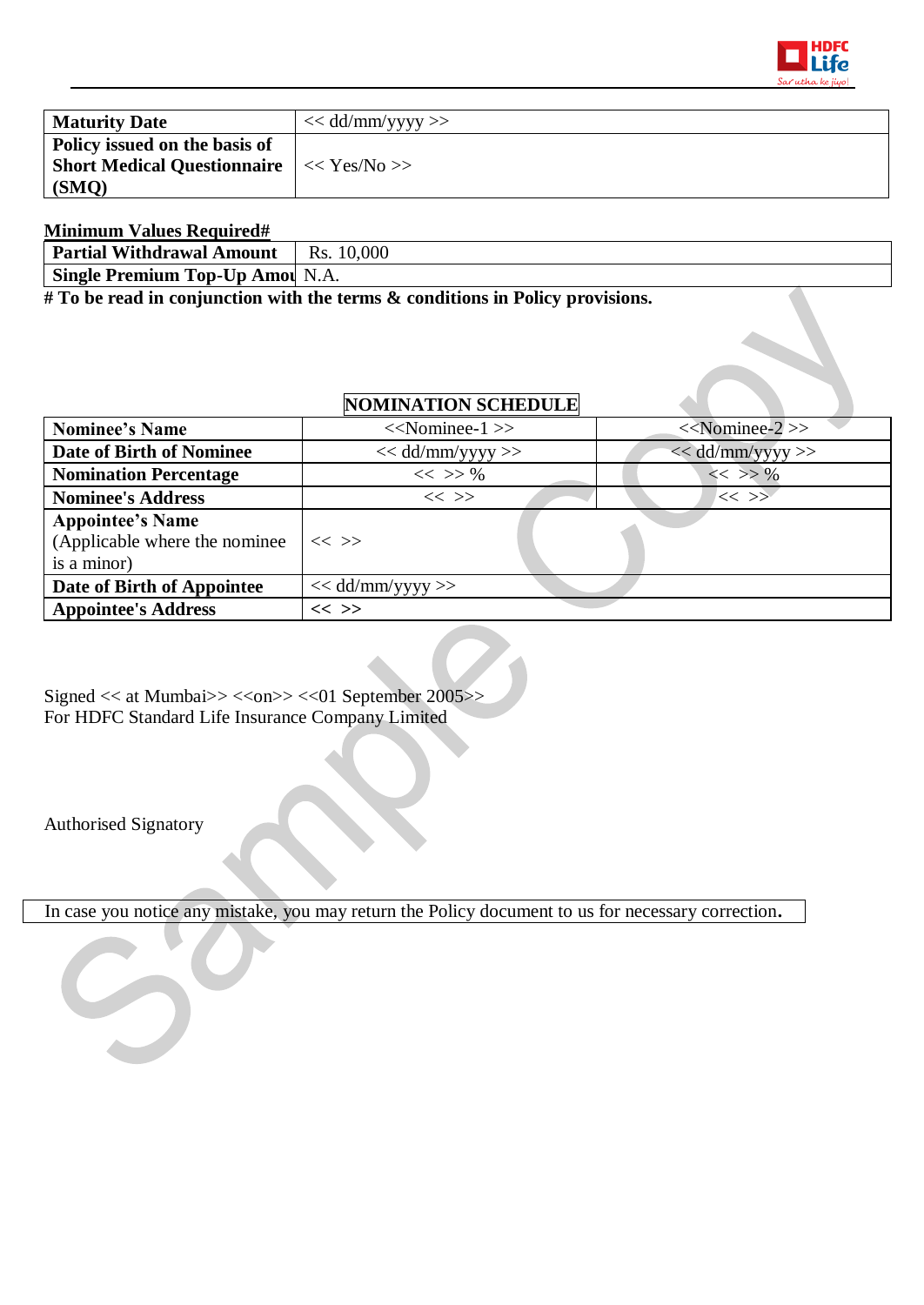

#### **Part B Definitions**

- (1) *Accident -* Accident shall mean to be a sudden, unforeseen and involuntary event caused by external and visible means;
- (2) *Accidental Death -* Accidental Death shall mean death by or due to a bodily injury caused by an Accident, independent of all other causes of death;
- (3) *Appointee –* means the person named by you and registered with us in accordance with the Nomination Schedule, who is authorized to receive the Death Benefit under this Policy on the death of the Life Assured while the Nominee is a minor;
- (4) *Assignee –* means the person to whom the rights and benefits under this Policy are transferred by virtue of assignment under section 38 of the Insurance Act, 1938, as amended from time to time;
- (5) *Authority/ IRDAI* means Insurance Regulatory and Development Authority of India;
- (6) *Charges -* means or refers Premium Allocation Charge, Policy Administration Charge, Fund Management Charge, Mortality Charge, Service Tax and other levies, Premium Redirection Charge, Switching Charge, Partial Withdrawal Charge, Investment Guarantee Charge, Miscellaneous charges and Discontinuance Charge;
- (7) *Company, company, Insurer, Us, us, We, we, Our, our* – means or refers to HDFC Standard Life Insurance Company Limited;
- $\alpha$  *(8) Cut-off time Is the time by which we must have* accepted your instructions to invest in, or encash Units from a Fund, for us to invest in or encash Units at the associated valuation time. As per Regulations, the current Cut-off time is 3.00pm;
- (9) *Date of Risk Commencement*  means the date, as stated in the Policy Schedule, on which the insurance coverage under this Policy commences;
- (10)*Frequency of Premium Payment–* means the period, as stated in the Policy Schedule, between two consecutive Premium due dates for the Policy;
- (11)*Fund*  means each of the Funds earmarked by the Company for Unit Linked business and available to this product;
- (12)*Life Assured -* The Life Assured is the person on whose life the contingent events has to occur for

the Benefits to be payable. The Life Assured may be different from the Policyholder;

- (13)*Maturity Date –* means the date stated in the Policy Schedule, on which the Policy Term expires and this Policy terminates;
- $(14)$ *Nominee(s)* means the person named by you and registered with us in accordance with the Nomination Schedule, who is authorized to receive the Death Benefit under this Policy, on the death of the Life Assured;
- (15)*Policyholder, You, you, your*  means or refers to the Policyholder stated in the Policy Schedule.
- (16)*Policy Anniversary*  means the annual anniversary of the Date of Risk Commencement;
- (17)*Policy Term*  means the term of the Policy as stated in the Policy Schedule;
- $(18)$  *Premium(s)* means an amount stated in the Policy Schedule, payable by you to us for every Policy Year by the due dates, and in the manner stated in the Policy Schedule, to secure the benefits under this Policy, excluding service tax or any other taxes, cesses or levies;
- (19)*Premium Paying Term*  means the period as stated in the Policy Schedule, in years, over which Premiums are payable;
- (20)*Regulations*  means IRDAI (Linked Insurance Products) Regulations, 2013;
- (21)*Revival of a Policy*  means restoration of the Policy, which was discontinued due to the nonpayment of Premium, by the Company with all the benefits mentioned in the Policy document, with or without rider benefits, if any, upon the receipt of all the Premiums due and other charges/late fee, if any, as per the terms and conditions of the Policy, upon being satisfied as to the continued insurability of the insured on the basis of the information, documents and reports furnished by the Policyholder;
- (22)*Revival Period*  means the period of two consecutive years from the date of discontinuance of the Policy, during which period the Policyholder is entitled to revive the Policy, which was discontinued due to the non-payment of Premium, in accordance with the terms of Revival of a Policy;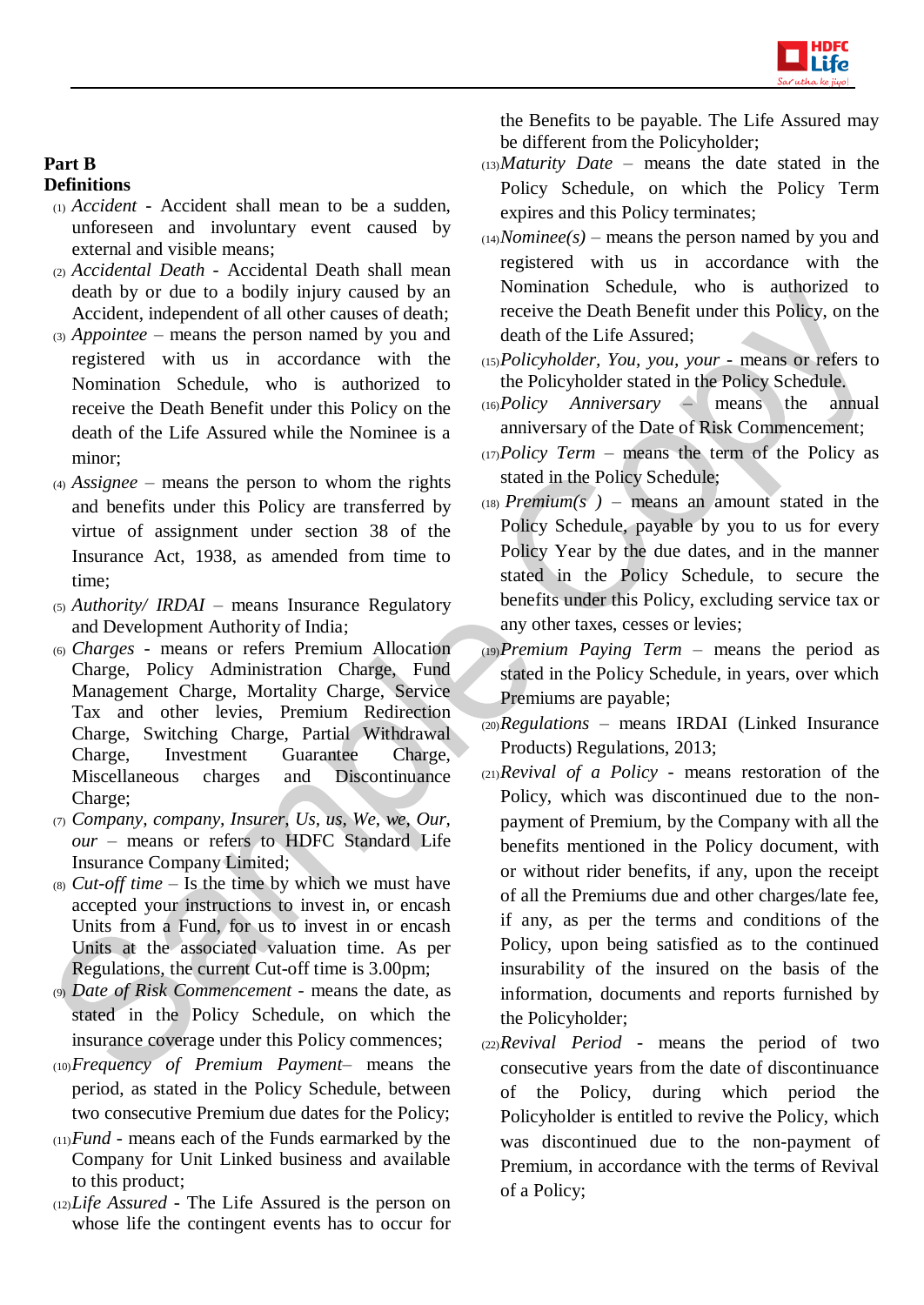

- (23)*Sum Assured* means the absolute amount of benefit which is guaranteed to become payable on death of the Life Assured in accordance with terms and conditions of the Policy;
- (24)*Units* means a specific portion or a part of the underlying segregated unit linked fund which is representative of the Policyholder's entitlement in such Funds i.e. the number of Units that are allocated basis applicable Unit Prices and amount of Premium net of Charges;
- (25)*Unit Fund Value*  means the value obtained by multiplying the number of Units allocated to your Policy by the corresponding price of the Units.
- (26)*Unit Price* means the Net Asset Value (NAV) per Unit of the Investment Linked Fund;
- (27)*Surrender*  means complete withdrawal/ termination of the entire Policy;
- (28)*Surrender Value*  means an amount, if any, that becomes payable in case of Surrender of the Policy in accordance with the terms and conditions of the Policy.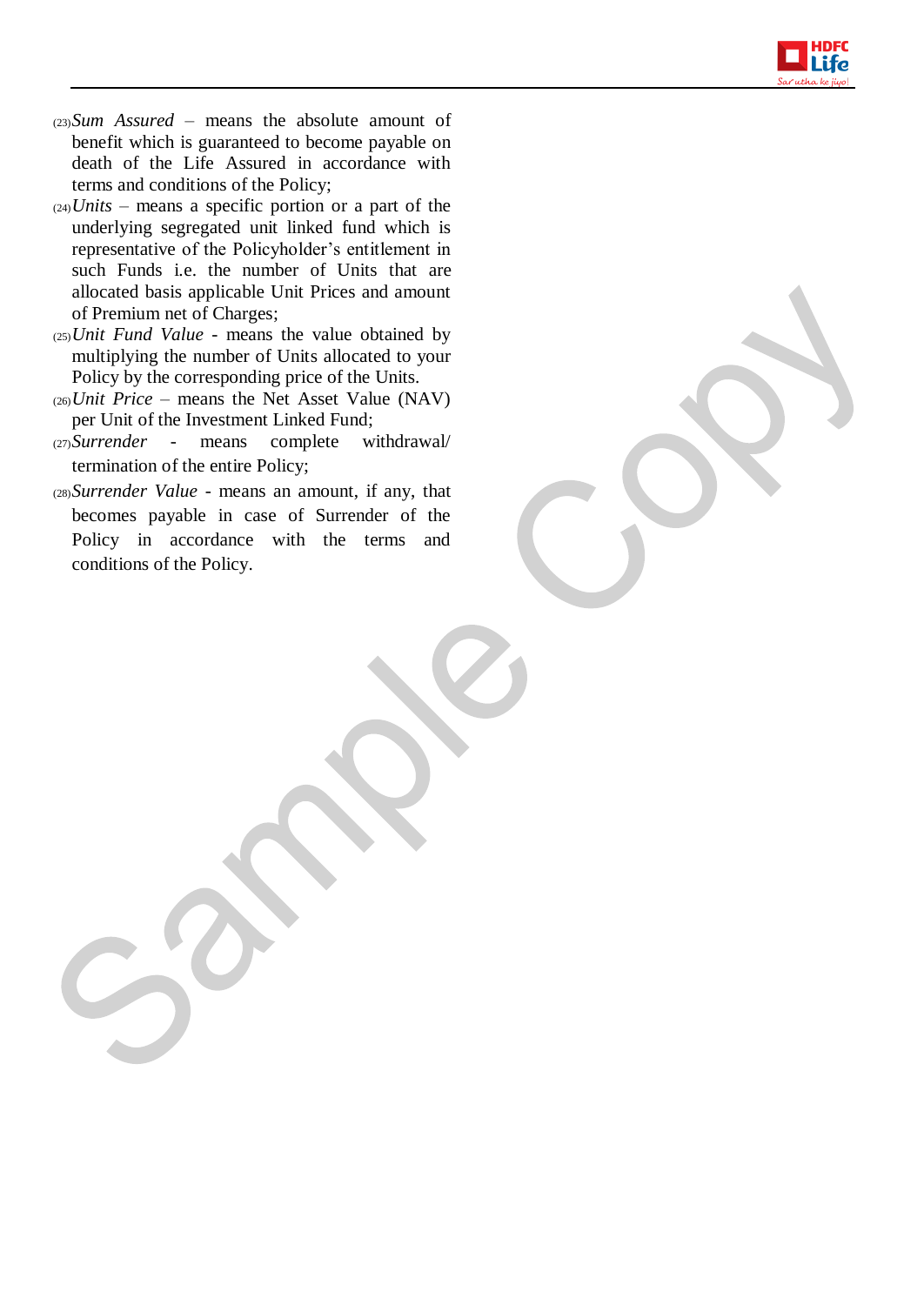

# **Part C**

# **1. Benefits**

- (1) *Maturity Benefit –* Upon survival of the Life Assured and subject to the Policy being in-force on the Maturity Date of this benefit, risk cover ceases and the Unit Fund Value is payable.
- (2) The Policyholder has the following options in respect of Maturity Benefit:
	- to receive the entire Unit Fund Value as a lump sum amount; or
	- to receive the Unit Fund Value by way of Settlement Option as specified in Clause 6 (4) (Settlement Option) of Part D.
- (3) *Death Benefit* If the Life Assured dies during the Policy Term (subject to Policy being in force), the Death Benefit payable shall be the higher of the following;
	- Sum Assured less any Partial Withdrawals (as defined under Clause 1(6) of Part C); or
	- Unit Fund Value

For a paid-up Policy, the Death Benefit payable shall be higher of the following;

Paid-Up Sum Assured less any Partial Withdrawals (as defined under Clause 1(6) of Part C); or

Unit Fund Value.

- The Paid-Up Sum Assured is defined in Clause 1(8)(c) of Part D.
- (4) The Death Benefit payable shall be at least equal to 105% of the total Premiums paid till the date of death.
- (5) The Death Benefit is subject to the exclusions set out in Clause 4 (Exclusions) of Part F.
- (6) The "Sum Assured (or Paid-Up Sum Assured, where applicable) less any Partial Withdrawals" will be calculated as follows:
	- <sup>o</sup> For death before attainment of age 60 of Life Assured - Sum Assured (or Paid-Up Sum Assured, where applicable) less all Partial Withdrawals made during the two year period immediately preceding the date of intimation of death of the Life Assured.
	- <sup>o</sup> For death on or after attainment of age 60 of Life Assured – Sum Assured (or Paid-Up Sum Assured, where applicable) less all Partial Withdrawals made after attainment of age 58.
- (7) Upon payment of Death Benefit or the Maturity Benefit, the Policy terminates and no further benefits are payable.
- (8) *Extra Life Benefit* This Clause only applies if the Policyholder has selected for the Extra Life

Benefit and we have accepted it. This benefit will be payable in addition to the Death Benefit as specified in Clause 1(3) above subject to Clause 4 (Exclusions) of Part F.

The Extra Life Benefit will be equal to:

- The Sum Assured if it is a Policy where all due Premiums have been paid and
- The Paid-Up Sum Assured if it is a paid-up Policy.
- a) Extra Life Benefit shall be payable if the Life Assured dies due to Accidental Death during the Policy Term within 90 days of the occurrence of the Accident.
- b) Upon payment of this benefit, the Policy terminates and no further benefits are payable
- (9) The recipients of Benefits under this Policy shall be as specified below:
	- Death Benefit shall be payable to the nominee(s), if the Policyholder and the Life Assured are the same; or to the Policyholder if the Life Assured is other than the Policyholder.
	- All other Benefits shall be payable to the Policyholder.
	- In case of any unique situation or doubt the Company's decision will be final and binding.

# **2. Premiums**

- (1) The first Premium must be paid along with the submission of your completed application / Proposal. Subsequent Regular Premiums are due in full on the date and at the Frequency of Premium Payment set out in your Policy Schedule.
- (2) Premiums under the Policy can be paid on yearly, half-yearly or monthly basis as per the chosen Frequency of Premium Payment and as set out in the Policy Schedule or as amended subsequently.
- (3) If you have chosen monthly Frequency of Premium Payment, we may collect first 3 months Premium along with the proposal form. The Premiums that are paid before the due date will be deemed to have been received on the Due Date for that regular Premium respectively.
- (4) A Grace Period of not more than 30 days, where the mode of payment of Premium is other than monthly, and not more than 15 days in case of monthly mode, is allowed for the payment of each renewal Premium after the first Premium. We will not accept part payment of the Premium.
- (5) If any Premium remains unpaid after the expiry of Grace Period we will send you a Revival Letter. If we do not receive the Premiums due within the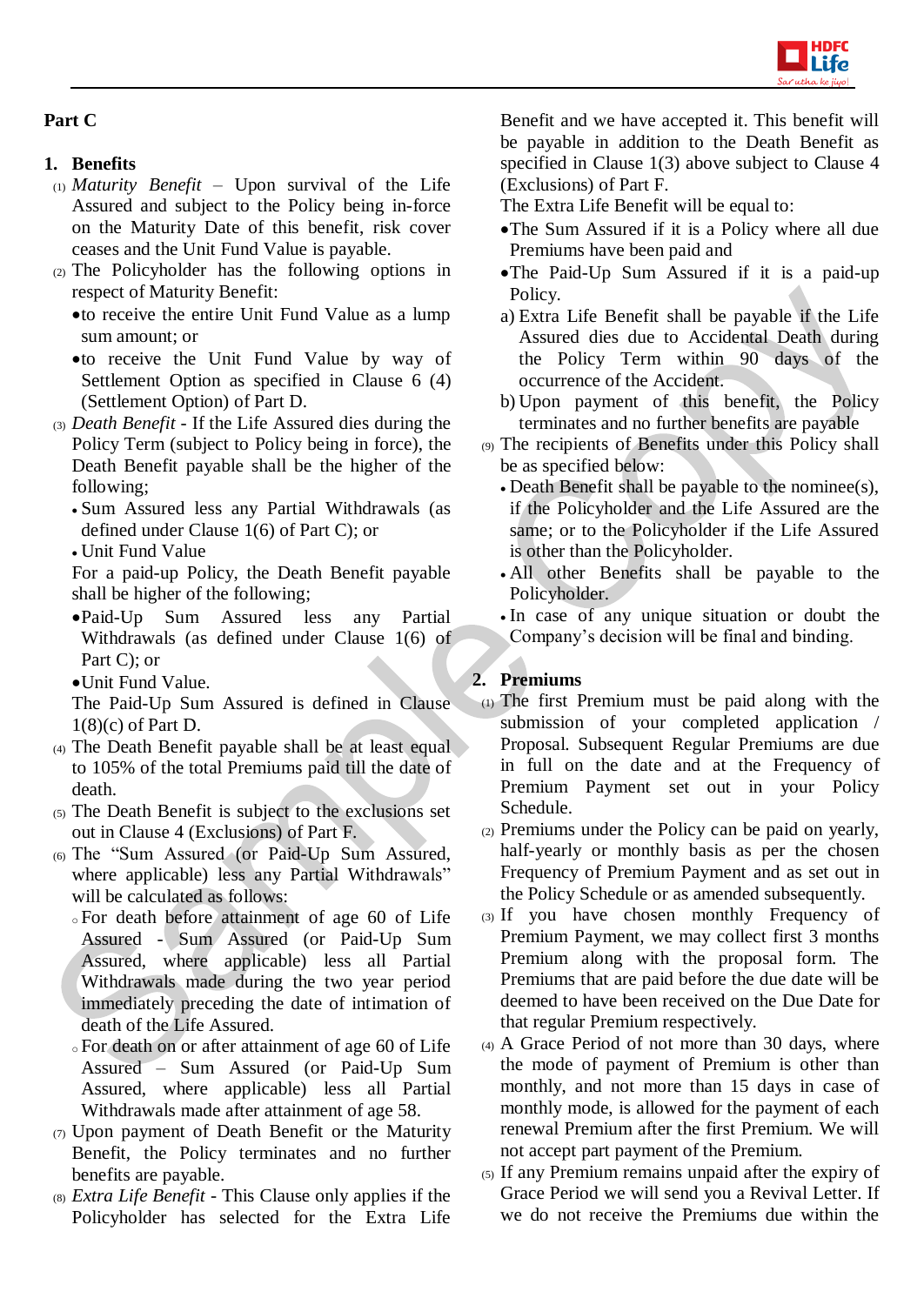

date specified in the Revival Letter, all risk covers will cease and your Policy will be discontinued as described under "Policy Discontinuance and Revival" clause.

- (6) A Premium will be deemed to remain unpaid if the Premium amount has not been realised by us.
- (7) Premiums are payable by You without any obligation on us to issue a reminder notice to You.
- (8) Where the Premiums have been remitted otherwise than in cash, the application of the Premiums received is conditional upon the realization of the proceeds of the instrument of payment, including electronic mode.
- (9) If you have chosen more than one Fund, we will split the allocation in accordance with your instructions before we allocate Units in each Fund.
- (10)The Premiums that fall due in the same financial year can be paid in advance. However, where the premium due in one financial year is paid in advance in earlier financial year, we may collect the same for a maximum period of three months in advance of the due date of the premium.
- (11)Any Regular Premiums paid before the Due Date will be deemed to have been received on the Due Date for that Regular Premium. No Units will be allocated before reaching the respective due dates, for the Premiums which are paid before the due date.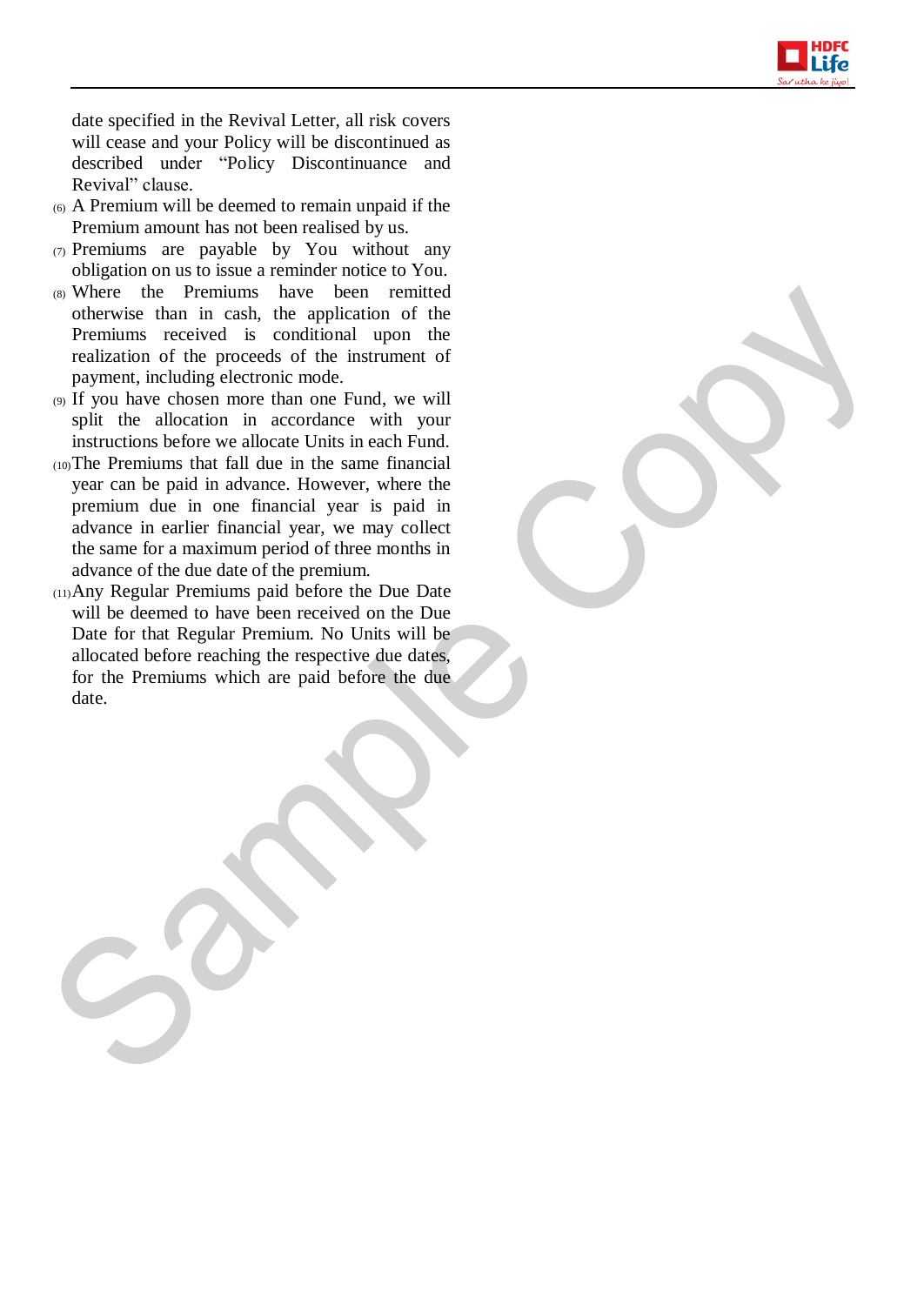

## **Part D**

## **1. Policy Discontinuance and Revival** *Discontinuance before the completion of five Policy years*

- (1) If the Premiums due on your Policy are not paid before the expiry of the Grace Period, a notice will be issued to you within 15 days from the expiry of the Grace Period containing the following options:
	- to revive the Policy within a period of 2 years from the date of discontinuance, or
	- to completely withdraw from the Policy without any risk cover.

The option chosen by You should be communicated to us within 30 days of receipt of such notice. During this period the Policy is deemed to be in-force with risk cover as per terms and conditions of the Policy and all Charges as specified in Part E will continue to be deducted on the Policy during this period.

(2) The treatment under the two above mentioned options is specified below:

| Option  | Treatment                                                     |
|---------|---------------------------------------------------------------|
| Revival | The revival shall be subject to the                           |
|         | terms and conditions that we may                              |
|         | time<br>from time to<br>specify                               |
|         | including payment of all due and                              |
|         | Premiums<br>unpaid<br>and                                     |
|         | underwriting approval.                                        |
|         | At the time of revival:                                       |
|         | a. We shall collect all due and                               |
|         | unpaid Premiums without                                       |
|         | charging any interest or fee.                                 |
|         | $b.$ We<br>shall<br>levy<br>Policy                            |
|         | Administration Charge<br>and                                  |
|         | Premium Allocation Charge as                                  |
|         | applicable<br>during<br>the                                   |
|         | discontinuance period.                                        |
|         | c. We shall add back to the Fund,                             |
|         | the discontinuance charges                                    |
|         | <sub>of</sub><br>deducted at the time                         |
|         | discontinuance of Policy<br>d.Risk cover will be restored and |
|         | Your Policy's 'Discontinued                                   |
|         | Policy Fund' value shall be                                   |
|         | reallocated to investment funds                               |
|         |                                                               |
|         | as chosen by you at the then<br>prevailing Unit Prices at the |
|         | time of revival.                                              |
|         |                                                               |

| Withdrawal | • The risk cover will<br>cease    |
|------------|-----------------------------------|
|            |                                   |
|            | immediately and your Policy will  |
|            | be discontinued.                  |
|            | • The Unit Fund Value as on the   |
|            | Date of Discontinuance less the   |
|            | Discontinuance Charge<br>(as      |
|            | specified in the Policy Schedule) |
|            | will be moved to 'Discontinued    |
|            | Policy Fund'.                     |
|            | • The proceeds from<br>the        |
|            | 'Discontinued Policy Fund' for    |
|            | your Policy will be refunded only |
|            | on the completion of the Lock-in  |
|            | Period.                           |

If we do not receive any communication from you within 30 days of receipt of the notice or if the Policy is not revived, the treatment shall be as per the conditions mentioned below under the Discontinuance Section

- (3) The funds in 'Discontinued Policy Fund' will earn a minimum guaranteed interest rate as specified by the IRDAI. The current applicable minimum guaranteed rate of interest specified by the IRDAI is 4% p.a. A Fund Management Charge of 0.50% p.a., charged daily, will be levied on the 'Discontinued Policy Fund'. This may be subject to change as notified by IRDAI from time to time.
- $\left\langle \right\rangle$  (4) In the instances where the Revival Period is not completed at the end of the Lock-in Period, the notice issued to You within 15 days from the expiry of the Grace Period will contain the options as specified in Clause 1(1) of Part D as well as an additional option of receiving the proceeds at the end of the Lock-in Period or Revival Period, whichever is later.
	- (5) The treatment for the options mentioned in Clause 1(4) of Part D is specified below:
		- a.If You choose to revive the Policy, the treatment for revival is as specified in Clause 1(2) of Part D. The Fund Value shall continue to remain in the 'Discontinued Policy Fund' until the Policy is revived or until the end of the Revival Period, whichever is earlier. If the Policy is not revived within two years of the Revival Period, the proceeds of the Discontinued Policy Fund shall be paid out at the end of the Revival Period.
		- b.If You choose to completely withdraw from the Policy without any risk cover, the treatment shall be as specified in Clause 1(2) of Part D.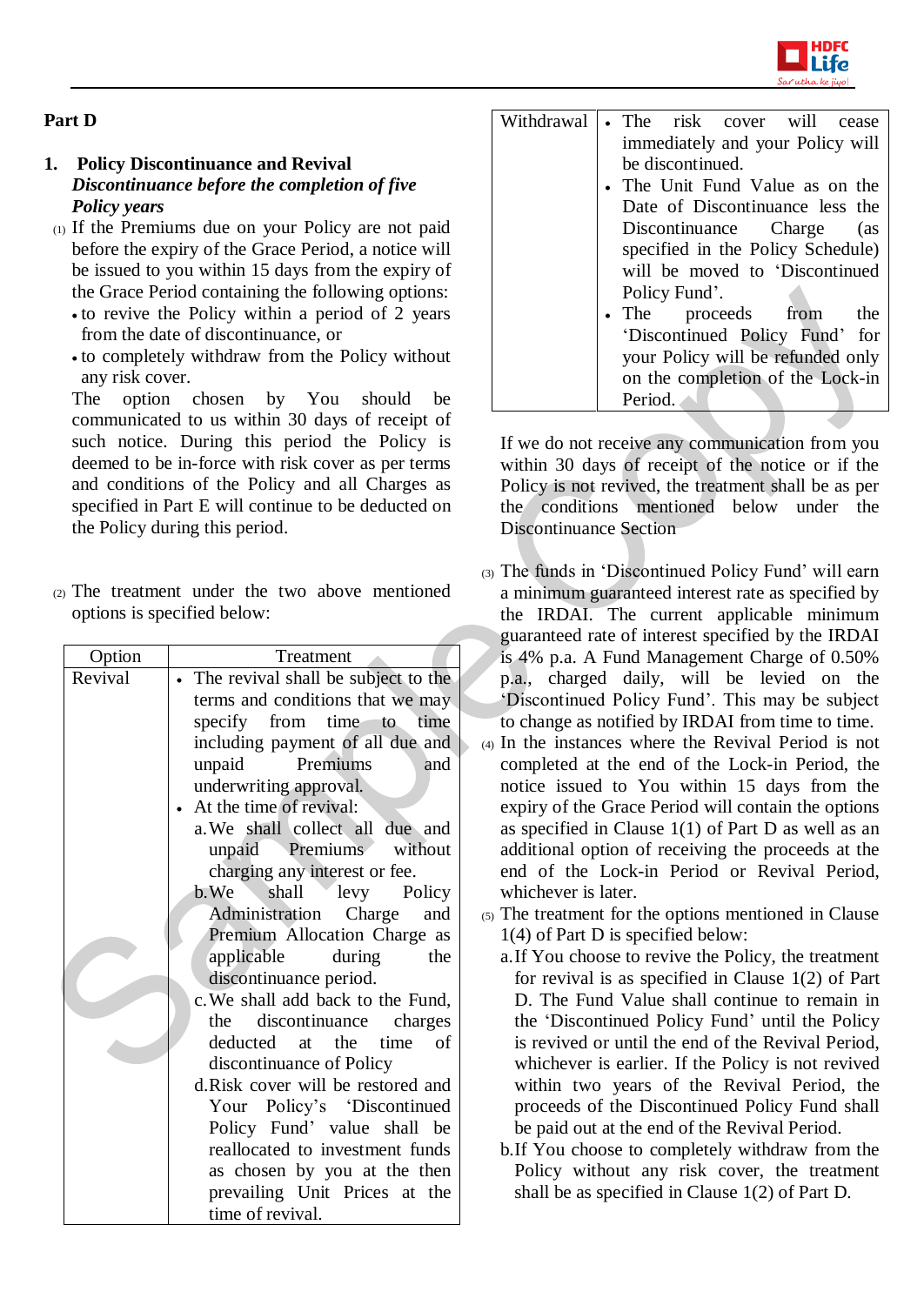

- c.If You choose to receive the proceeds at the end of the Lock-in Period or Revival Period whichever is later, the treatment shall be as per (a) above.
- (6) Upon payment of the proceeds from Discontinued Policy Fund, your Policy shall terminate and no further Benefits shall be payable under your Policy.

## *Discontinuance on or after the completion of five Policy years*

- (7) If the Premiums due on your Policy are not paid before the expiry of the Grace Period, a notice will be issued to you within 15 days from the expiry of the Grace Period containing the following options:
	- to revive the Policy within a period of 2 years from the date of discontinuance of Premiums, or
	- to completely withdraw from the Policy without any risk cover, or
	- to convert the Policy into a paid-up Policy.

The option chosen by You should be communicated to us within 30 days of receipt of such notice. During this notice period as well as the Revival Period the Policy is deemed to be inforce with risk cover as per terms and conditions of the Policy and all Charges as specified in Part E will continue to be deducted on the Policy during this period.

- (8) The treatment under the above mentioned options mentioned in Clause 1(7) of Part D is specified below:
	- a. If You choose to revive the Policy, the revival shall be subject to the terms and conditions that we may specify from time to time including payment of all due and unpaid Premiums and underwriting approval.
	- b. If You choose to completely withdraw from the Policy without any risk cover, the Policy shall be surrendered and surrender benefit as per Part D Clause 4 shall be payable.
	- c. If You choose to convert the Policy into a paidup Policy, the Sum Assured will reduce to Paidup Sum Assured. The Paid-Up Sum Assured shall be calculated as the original Sum Assured multiplied by the total number of Premiums paid divided by the original number of Premiums payable as per the terms and conditions of the Policy.

If You do not revert to us within 30 days of receipt of the notice or 35 days from the expiry of the Grace Period or the Policy is not revived, the policy shall be deemed to be withdrawn and the proceeds shall be paid out to the Policyholder. If the Policyholder opts to revive the Policy, but does not revive before the completion of the Revival Period, the Policy shall get surrendered automatically upon the completion of the Revival Period and the surrender benefit as specified in Part D Clause 4 (Surrender) shall become payable.

## **3. Surrender**

- (1) Policy may be surrendered at any time. The amount payable on Surrender will be the Unit Fund Value on Surrender less the Discontinuance Charge as specified in Part E.
- (2) If the Policy is surrendered before the completion of five Policy years, the amount will be moved to the Discontinued Policy Fund. The amount allocated to the Discontinued Policy Fund, with accrued interest, will be paid out on completion of the Lock-in Period.
- (3) If the Policy is surrendered on or after the completion of the five Policy years, the Surrender Value will be paid to You.
- (4) If You die before the surrender payment has been made We will make the surrender payment immediately on receipt of all relevant documents in support of the claim.
- (5) Once any surrender payment has been made, the Policy terminates and no further Benefits are payable.

## **4. Investment Linked Funds**

- $(1)$  Fund descriptions of the Funds currently available under this Policy and investment pattern are listed below, the same may be revised in future.
	- <sup>o</sup> Income Fund- The Income Fund aims to provide superior returns through investments in high credit quality Debt instruments while maintaining an optimal level of interest rate risk. In addition up to 20% of the Fund may be invested in cash and Money Market Instruments, Liquid Mutual Funds and Deposits to facilitate the day-to-day running of the Fund. Fund management would involve continual monitoring and credit evaluations with rigorous buy and sell disciplines to maximize upside potential and manage downside risk.
	- <sup>o</sup> Balanced Fund- The Balanced Fund aims to generate high returns through a dynamic allocation of investments in Debt and Equity Instruments so as to combine the stability of Debt instruments with the long term capital appreciation potential of Equities.
	- <sup>o</sup> Blue Chip Fund- The Blue Chip Fund aims to provide medium to long term capital appreciation by investing in a portfolio of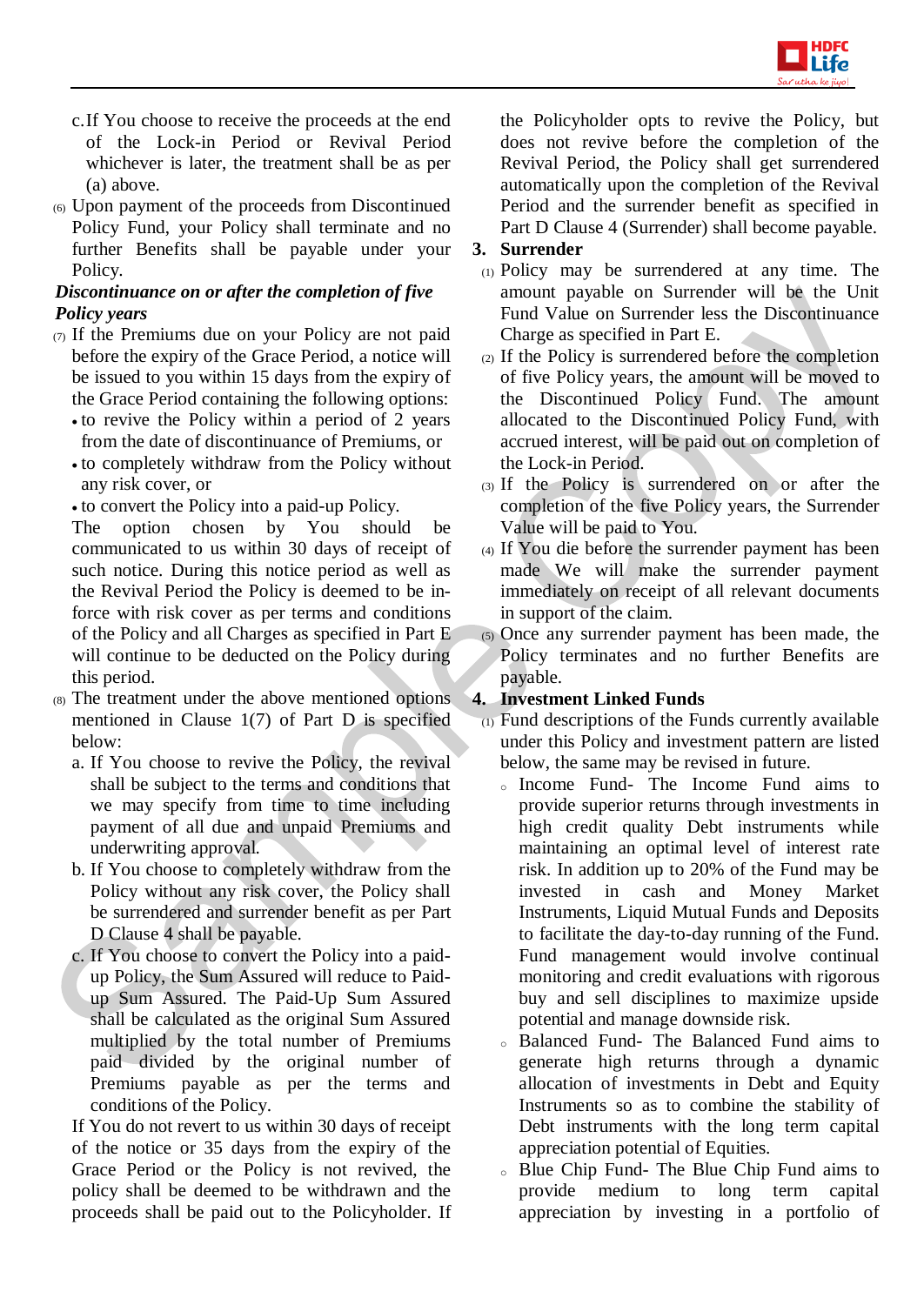

predominantly large cap companies which can perform through economic and market cycles. The Fund will invest at least 80% of its assets in companies which have a market capitalization greater than the company with the least weight in BSE100 index. The Fund may also invest up to 20% in Money Market Instruments/Cash and Deposits.

- <sup>o</sup> Opportunities Fund-The Fund aims to generate long term capital appreciation by investing predominantly in mid cap stocks which are likely to be the blue chips of tomorrow. The Fund will invest in stocks which have a market capitalization equal to or lower than the market capitalization of the highest weighted stock in the NSE CNX Midcap Index. The Fund may also invest up to 20% in Money Market instruments/Cash and Deposits.
- <sup>o</sup> Equity Plus Fund-The Equity Plus Fund aims at least 80% of the equity exposure to be limited to Nifty constituent stocks at any point in time and the balance of the equity exposure in non-Nifty constituent stocks.
- <sup>o</sup> Diversified Equity Fund-The Diversified Equity Fund aims to generate long term capital appreciation by investing in high potential companies across the market cap spectrum while taking active asset allocation calls in Equity, government securities, Money Market Instruments, Cash etc.
- <sup>o</sup> Bond Fund-The Bond Fund aims to dynamically manage the allocation between government securities, Fixed Income instruments, Money Market instruments and Cash with the intent to dynamically manage the duration at a level that delivers superior risk adjusted returns.
- Conservative Fund-The Conservative Fund is a pure Debt Fund which invests in Government securities, high grade Fixed Income Instruments, Liquid Mutual Fund and Money Market Instruments. The fund aims to deliver stable returns by investing in the short end of the yield curve to limit the volatility and risk of the Fund.

|                 |            |                |               | <b>ASSET CLASS</b> |            | <b>RI</b>                      |
|-----------------|------------|----------------|---------------|--------------------|------------|--------------------------------|
| <b>FUN</b><br>D |            |                | <b>Mone</b>   | Gove               |            | <b>SK</b><br>$\boldsymbol{\&}$ |
|                 | <b>SFI</b> |                |               | rnme               |            | RE                             |
| <b>NA</b>       | N          | <b>Details</b> | <b>Mark</b>   | nt                 | Eq<br>uity |                                |
| <b>ME</b>       |            |                | et            | <b>Secur</b>       |            | TU                             |
|                 |            |                | <b>Instru</b> | ities,             |            | <b>RN</b>                      |

|                                           |                                                                                          |                                                                                                                                                                   | ments<br>, Cash<br>&<br><b>Depos</b><br>its | <b>Fixed</b><br><b>Inco</b><br>me<br><b>Instr</b><br>umen<br>ts $\&$<br><b>Bond</b><br>S |                                 | <b>RA</b><br><b>TI</b><br><b>NG</b> |
|-------------------------------------------|------------------------------------------------------------------------------------------|-------------------------------------------------------------------------------------------------------------------------------------------------------------------|---------------------------------------------|------------------------------------------------------------------------------------------|---------------------------------|-------------------------------------|
|                                           |                                                                                          |                                                                                                                                                                   |                                             | <b>FUND</b><br><b>COMPOSITION</b>                                                        |                                 |                                     |
| Equit<br>y<br>Plus<br>Fund                | <b>ULI</b><br>F053<br>01/0<br>8/13<br>Equi<br>tyPl<br>$\overline{u}$ s10<br>$\mathbf{1}$ | To<br>generate<br>long<br>term<br>capital<br>appreciat<br>ion in<br>line or<br>better<br>than<br>Nifty<br>index<br>returns                                        | $0\%$ to<br>20%                             | $0\%$ to<br>20%                                                                          | 80<br>$\%$<br>to<br>100<br>$\%$ | Ver<br>y<br>Hig<br>h                |
| Dive<br>rsifie<br>d<br>Equit<br>y<br>Fund | ULI<br>F055<br>01/0<br>8/13<br>Divr<br>Eqty<br>Fd10<br>$\mathbf{1}$                      | To<br>generate<br>long<br>term<br>capital<br>appreciat<br>ion by<br>investing<br>in high<br>potential<br>compani<br>es across<br>the<br>market<br>cap<br>spectrum | $0\%$ to<br>40%                             | $0\%$ to<br>40%                                                                          | 60<br>$\%$<br>to<br>100<br>$\%$ | Ver<br>y<br>Hig<br>h                |
| <b>Blue</b><br>Chip<br>Fund               | ULI<br>F035<br>01/0<br>1/10<br><b>Blue</b><br>Chip<br>Fd10<br>$\mathbf{1}$               | Exposur<br>e to large<br>-cap<br>equities<br>& equity<br>related<br>instrume<br>nts                                                                               | $0\%$ to<br>20%                             |                                                                                          | 80<br>$\%$<br>to<br>100<br>$\%$ | Ver<br>y<br>Hig<br>h                |
| Opp<br>ortun<br>ities<br>Fund             | ULI<br>F036<br>01/0<br>1/10<br>Oppr                                                      | Exposur<br>e to mid<br>-cap<br>equities<br>$&$ equity                                                                                                             | $0\%$ to<br>20%                             |                                                                                          | 80<br>$\%$<br>to<br>100<br>%    | Ver<br>y<br>Hig<br>h                |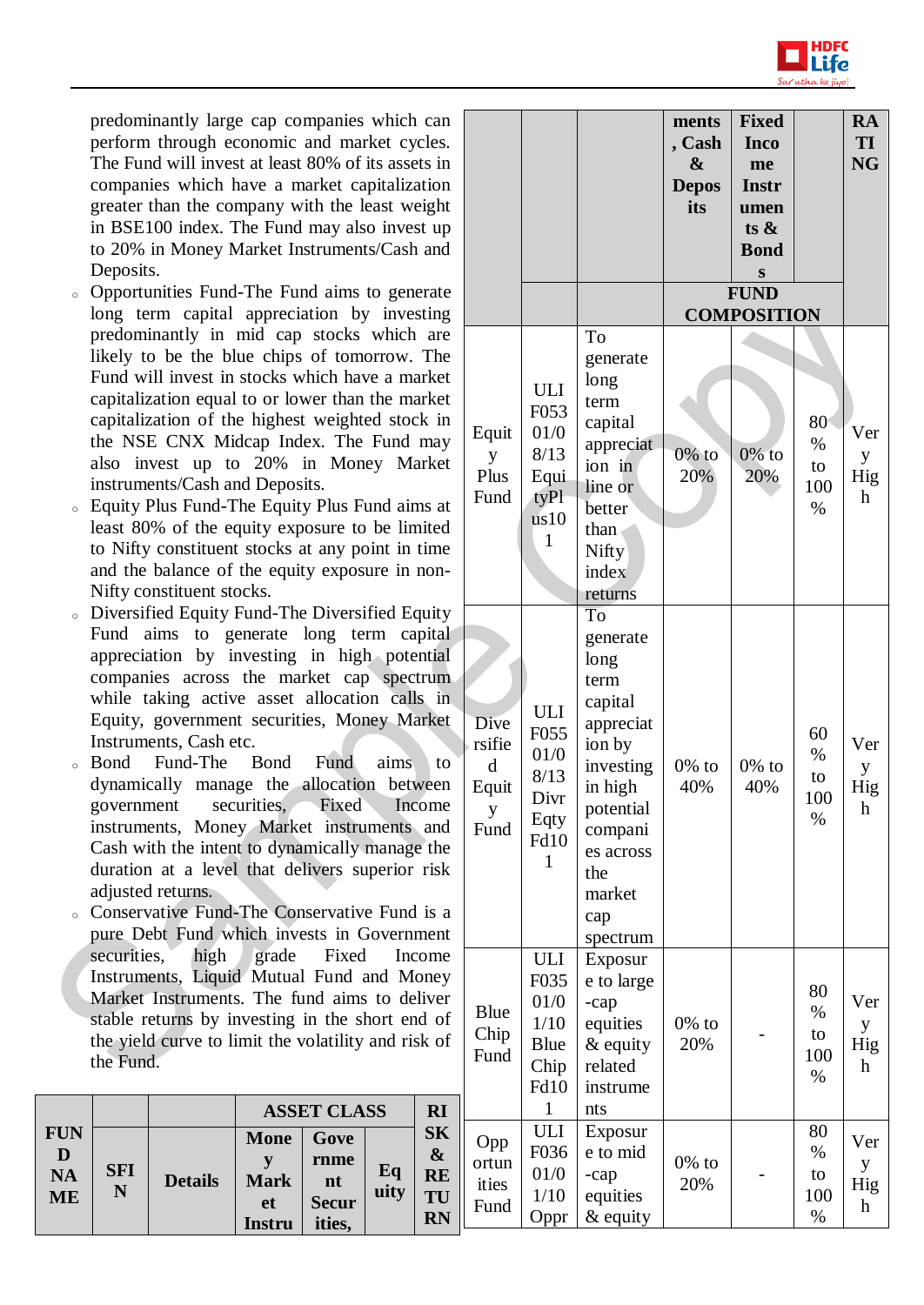

|                              | tnty                                                                   | related                                                                                                                                                            |                 |                    |                                |                                                   | deliver                                                                                                                                                                                                                                                                                                                                                                                                                                                                                                                                                                                                                                                                                                                                                                                 |
|------------------------------|------------------------------------------------------------------------|--------------------------------------------------------------------------------------------------------------------------------------------------------------------|-----------------|--------------------|--------------------------------|---------------------------------------------------|-----------------------------------------------------------------------------------------------------------------------------------------------------------------------------------------------------------------------------------------------------------------------------------------------------------------------------------------------------------------------------------------------------------------------------------------------------------------------------------------------------------------------------------------------------------------------------------------------------------------------------------------------------------------------------------------------------------------------------------------------------------------------------------------|
|                              | <b>Fd10</b>                                                            | instrume                                                                                                                                                           |                 |                    |                                |                                                   | stable                                                                                                                                                                                                                                                                                                                                                                                                                                                                                                                                                                                                                                                                                                                                                                                  |
|                              | 1                                                                      | nts                                                                                                                                                                |                 |                    |                                |                                                   | returns.                                                                                                                                                                                                                                                                                                                                                                                                                                                                                                                                                                                                                                                                                                                                                                                |
| Bala<br>nced<br>Fund         | <b>ULI</b><br>F039<br>01/0<br>9/10<br>Bala<br>nced<br><b>Fd10</b><br>1 | Dynamic<br>Equity<br>exposure<br>to<br>enhance<br>the<br>returns<br>while the<br>Debt<br>allocatio<br>n<br>reduces<br>the<br>volatility<br>of<br>returns           | $0\%$ to<br>20% | $0\%$ to<br>60%    | 40<br>$\%$<br>to<br>80<br>$\%$ | Mo<br>der<br>ate<br>to<br>Hig<br>$\boldsymbol{h}$ | *The investment in Liquid Mutual Funds will always<br>be within the Mutual Fund limits as prescribed by<br>regulations<br>and<br>guidelines<br><b>IRDAI</b><br><b>IRDA</b><br>(Investment)(Fourth Amendment) Regulations, 2008,<br>II.<br>The<br>current<br>limit of approved<br>Annexure<br>investments in Liquid Mutual Funds is 5% of the<br>fund.<br>The asset allocation for the Discontinued Policy Fund<br>(SFIN:ULIF05110/03/11DiscontdPF101) shall be as<br>per the prevailing regulatory requirements. Currently,<br>the asset allocation is as follows:<br>Money Market Instruments $-0\%$ to<br>(i)<br>40%<br>Government securities: 60% to 100%.<br>(ii)<br>(2) Unit Prices will be published on our Company's                                                             |
| Inco<br>me<br>Fund           | ULI<br>F034<br>01/0<br>1/10<br>Inco<br>meF<br>und1<br>01               | Higher<br>potential<br>returns<br>due to<br>higher<br>duration<br>and<br>credit<br>exposure                                                                        | $0\%$ to<br>20% | 80%<br>to 100<br>% |                                | Mo<br>der<br>ate                                  | website, on the Life Insurance Council's Website<br>and in leading national dailies.<br>(3) The Unit Price of a unit linked fund shall be<br>computed as:<br>• Market Value of investment held by the Fund<br>plus the value of any current assets less the value<br>of any current liabilities & provisions, if any<br>• Divided by the number of Units existing at the<br>valuation date (before any Units are redeemed or                                                                                                                                                                                                                                                                                                                                                            |
| Bond<br>Fund                 | <b>ULI</b><br>F056<br>01/0<br>8/13<br>Bon<br>d<br>Fund<br>s101         | Active<br>allocatio<br>n across<br>all fixed<br>income<br>instrume<br>nts                                                                                          | $0\%$ to<br>60% | 40%<br>w<br>100%   |                                | Mo<br>der<br>ate                                  | created)<br>The resulting price will be rounded to the<br>nearest Re. 0.0001.<br>(4) Your instruction for allocation of Premium net of<br>all the relevant allocation Charges is utilized to<br>purchase Units of investment linked Funds for the<br>Policy. In any investment linked Fund, all Units<br>are of equal value. You will not hold the Units                                                                                                                                                                                                                                                                                                                                                                                                                                |
| Cons<br>ervat<br>ive<br>Fund | ULI<br>F058<br>01/0<br>8/13<br>Cons<br>ertv<br>Fd10<br>$\mathbf{1}$    | To<br>invest in<br>high<br>grade<br>fixed<br>income<br>instrume<br>nts and<br>Govern<br>ment<br>securitie<br>s at the<br>short end<br>of the<br>yield<br>curve, to | $0\%$ to<br>60% | 40%<br>to<br>100%  |                                | Lo<br>W                                           | directly and the assets of each Fund will belong to<br>us.<br>(5) The assets that the Funds invest in will be selected<br>by us at our sole discretion at all times.<br>(6) We may close, withdraw, modify, split or combine<br>Funds or introduce new Funds with prior approval<br>from the IRDAI, if required. 'Withdraw' means no<br>further payments will be accepted into the Fund,<br>while any existing Units held in the Fund will<br>continue to be allocated. 'Close' means We will<br>encash all the Units, which exist for a Fund and<br>terminate the Fund.<br>(7) Where We close or withdraw a Fund, We will<br>notify You, three months in advance that, We will<br>switch any existing units in that Fund ('original<br>fund') and / or apply any future Premiums which |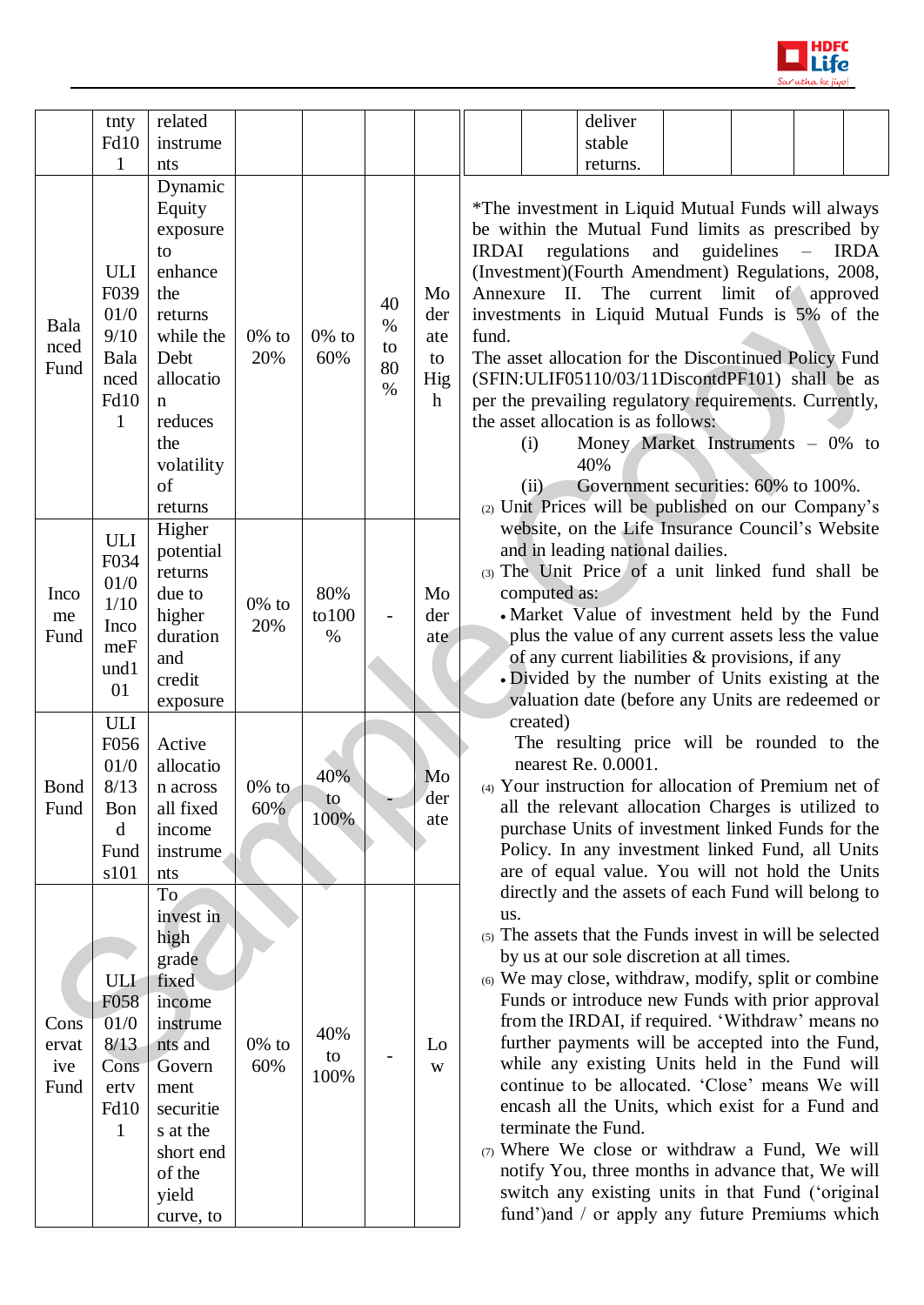

would have been applied to that original Fund to another Fund that has, in our opinion, the closest investment objectives to the original Fund. During the three month notice period, You can switch to any other available Fund.

- (8) We will not allocate Units in any investmentlinked Fund unless assets equivalent to those Units are added at the same time to the Fund. We will also not withdraw assets from any such Fund (except to meet the deductions described below in this Clause) unless units equivalent to those assets are cancelled at the same time. Units will only be cancelled in any such Fund under the terms as specified in Part E, and assets equivalent to the cancelled units will be withdrawn from the same Fund at the same time.
- (9) We will add the income from the assets of an investment linked Fund to that Fund.
- (10)We can deduct from the assets of an investment linked Fund the amounts that are required to cover:
	- o expenses, taxes and statutory duties in respect of or due to the buying and selling of assets;
	- o part or all of any tax, statutory levy or other statutory/regulatory charge on us allocated to the Fund; and
	- o the Fund Management Charges described in Part E.
- (11)Risks of Investment in the Funds:
	- o The Premiums paid in the Linked Insurance Policies are subject to investment risks associated with capital markets and the Unit Prices may go up or down based on the performance of the Fund and factors influencing the capital market and You are responsible for the decisions made.
	- o HDFC Standard Life Insurance Company Limited is only the name of the Insurance Company and HDFC SL ProGrowth Flexi is only the name of the linked insurance product and does not, in any way, indicate the quality of the product or its future prospects or the returns.
	- o The various Funds offered under this Policy are the names of the Funds and do not in any way indicate the quality of the Funds, their future prospects or the returns.
	- o There is no assurance that the objectives of any of the Funds will be achieved.
	- o The past performance of any of the Funds does not indicate the future performance of these Funds.

## **5. Applicability of Unit Prices**

(1) The allocation and redemption of Units for various transactions would be at the Unit Prices as described below:

| <b>Type of Transaction</b>                                                                                   | <b>Applicable Unit Prices</b><br>(Where transaction is<br>received before Cut-off<br>time)                                                                                                                                                                                         |
|--------------------------------------------------------------------------------------------------------------|------------------------------------------------------------------------------------------------------------------------------------------------------------------------------------------------------------------------------------------------------------------------------------|
| First Premium deposit<br>local cheque or pay commencement<br>order or demand drafts Policy<br>payable at par | received by way of Unit Price of the date of<br>$\circ$ of<br>the<br>Unit Price of the date of                                                                                                                                                                                     |
| First Premium deposit commencement<br>received by way<br>of<br>outstation cheque                             | of the<br>Policy or date of realisation<br>of the amount by the<br>Company, whichever<br><i>is</i><br>later.                                                                                                                                                                       |
| Renewal<br>Direct<br>credit card, etc<br>local cheque                                                        | Premiums Unit Price of the due date<br>received by way of of Premium payment or<br>Debit, ECS, actual receipt of Premium<br>whichever is later.<br>Renewal Premiums Unit Price at the date of<br>received by way of receipt of instruction or the<br>due date, whichever is later. |
| Renewal Premiums<br>received by way<br>of<br>outstation cheque                                               | Unit Price at the date of<br>receipt of instrument or the<br>due date or the date of<br>realisation of the amount by<br>the Company, whichever is<br>later.                                                                                                                        |
| Partial Withdrawal (if<br>applicable)<br>Fund Switch<br>applicable)                                          | Unit Price of the date of<br>(if receipt of the request.                                                                                                                                                                                                                           |
| <b>Free Look Cancellation</b><br>Death Claim                                                                 | Unit Price of the date<br>of<br>receipt of the request or<br>intimation<br>claim.<br>$\circ$ of<br>(Intimation for the purpose)<br>of claim must be in writing<br>or any other manner as<br>decided by the Company<br>from time to time).                                          |
| Surrender<br>Single Premium                                                                                  | Unit Price of date of receipt<br>of the request.<br>Top-Unit Price of<br>date<br>of                                                                                                                                                                                                |
| Up (if applicable)<br>Transfer<br>the<br>to<br>Discontinued<br>Policy<br>Fund                                | realisation of monies.<br>Unit Price of the date<br>of<br>Policy discontinuance.                                                                                                                                                                                                   |
| Charges                                                                                                      | Unit Prices of the effective                                                                                                                                                                                                                                                       |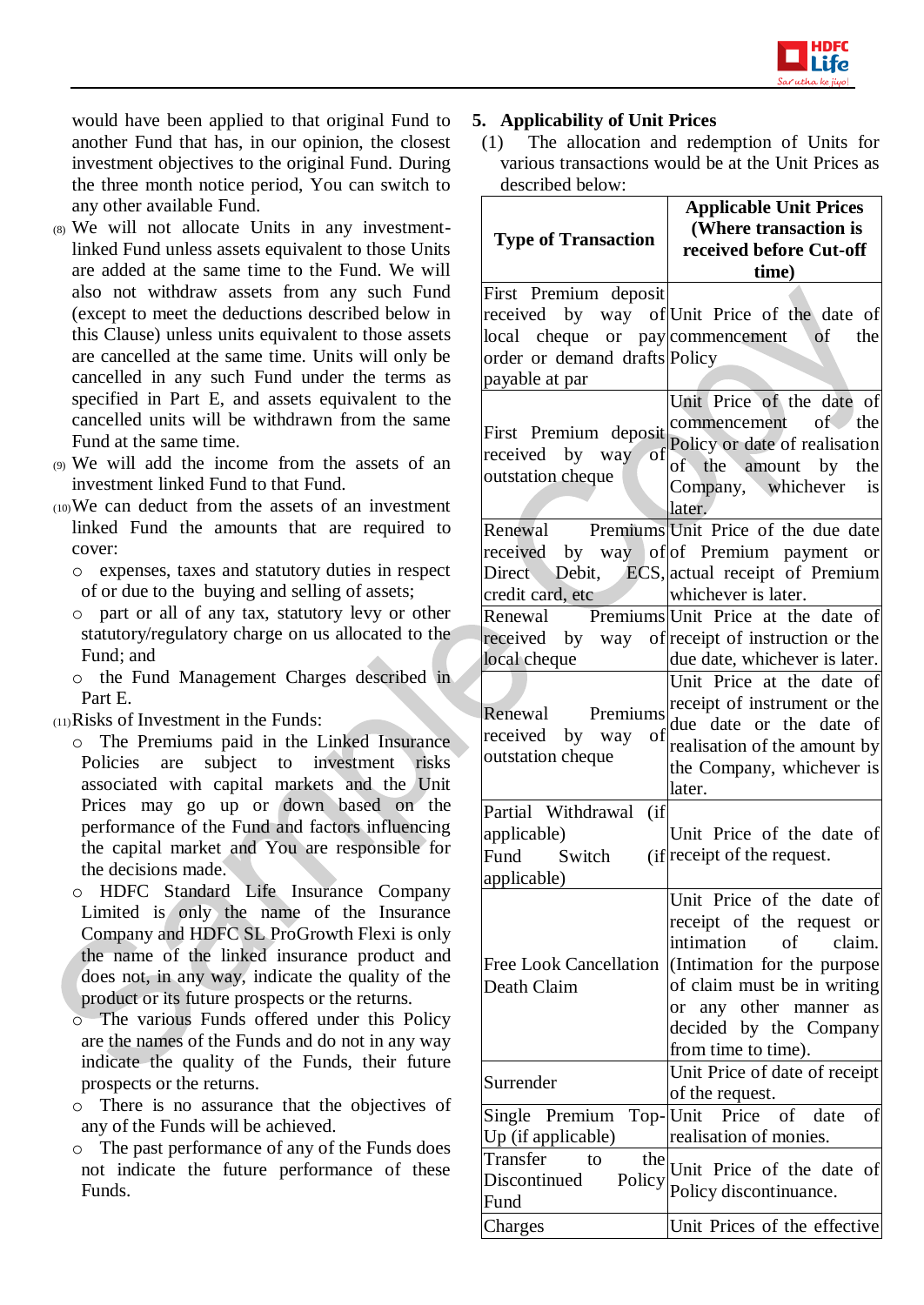

| <b>Type of Transaction</b> |           | <b>Applicable Unit Prices</b><br>(Where transaction is<br>received before Cut-off<br>time) |     |
|----------------------------|-----------|--------------------------------------------------------------------------------------------|-----|
|                            | deducted. | date the Charges                                                                           | are |

- (2) If the transaction request is received after the Cut-off time, then Unit Prices of the next date or in case of prepayment of renewal Premium, Unit Price of the due date, shall be applicable.
- (3) If the same day or the next day or the transaction due date is not a valuation date, then we shall apply the Unit Price of the next immediate valuation date.
- (4) In the event of the new application or proposal received on the last day of the financial year, the Unit Price of that day would be applicable. The Cut-off time shall not be applicable for such transactions.
- (5) The Units allocated shall be reversed in case of the non-realisation of the Premium amount.
- (6) We shall follow norms stated above for any transactions which are not specifically mentioned herein but involve allocation and redemption of Units.

# **6. Miscellaneous**

- (1) *Fund Switches:*
	- a.You can ask us to switch the Funds in which your Units are held. To do this, we will first cancel all of your existing Units. We will then use the proceeds from the cancelled Units, after deducting the applicable charge, to buy Units in your chosen Fund or Funds.
	- b.You may choose any investment linked Fund which is available to this product and which we have not withdrawn or closed.
	- c.We may levy a Charge as specified in Part E, for any Fund Switch request.
	- d.We may delay switching Funds in line with Part F Clause 3 (Force Majeure).

# (2) *Partial Withdrawals:*

- a) You have the option of making Partial Withdrawals at any time after the first 5 years, subject to the following conditions:
	- o The Life Assured has to be at least 18 years of age.
	- o The Partial Withdrawal amount is not less than the minimum amount specified in the Policy Schedule.
	- o The Unit Fund Value after the Partial Withdrawal, the Partial Withdrawal Charge and any applicable Service Tax and any other

levies is not less than the 150% of the annualised Premium.

- o The maximum Partial Withdrawal that can be done throughout the Policy Term is 300% of the annualised Premium.
- b) When we determine the eligibility of a Partial Withdrawal or determine the maximum Partial Withdrawal Amount, we will use the latest known Unit Price. As this price is not known at the time of the estimate of Partial Withdrawal eligibility or the Partial Withdrawal request, a small margin over and above the minimum Fund Value is kept to ensure that the Unit Fund Value requirement after the Partial Withdrawal is not violated. Currently this margin is 5% of your Fund Value on the date of the Partial Withdrawal request or calculation. We may change this margin at any time without prior notification or approval from you.
- c) Following a Partial Withdrawal, the Policy continues to be in-force and all benefits under Part C and conditions remain unaltered.
- d) We will deduct any tax and/or levies from payments if we are required to do so by the relevant authorities.
- e) We may levy a Charge as specified in Part E, for any Partial Withdrawal request.
- f) We may delay making a payment from the Funds in line with Part F Clause 3 (Force Majeure).
- (3) *Single Premium Top-Up:*

The option for Single Premium Top-Ups is not available under this Policy

(4) *Settlement Option:*

This means an option available to the Policyholder to receive the Maturity Benefit in periodical instalments over a period which may extend to 5 years after the Maturity Date

- a) The Policyholder may exercise the Settlement Option before the Maturity Date of the Policy. The Settlement Option is subject to any terms and conditions we may specify from time to time. These terms will include a minimum instalment amount, which may be determined by us at our sole discretion from time to time.
- b) The risk cover ceases and the Fund continues to be invested during the settlement period. The continuing investment risk on the Unit Fund will be borne by the Policyholder.
- c) We shall levy only Fund Management Charge during the settlement period and no other charges will be levied.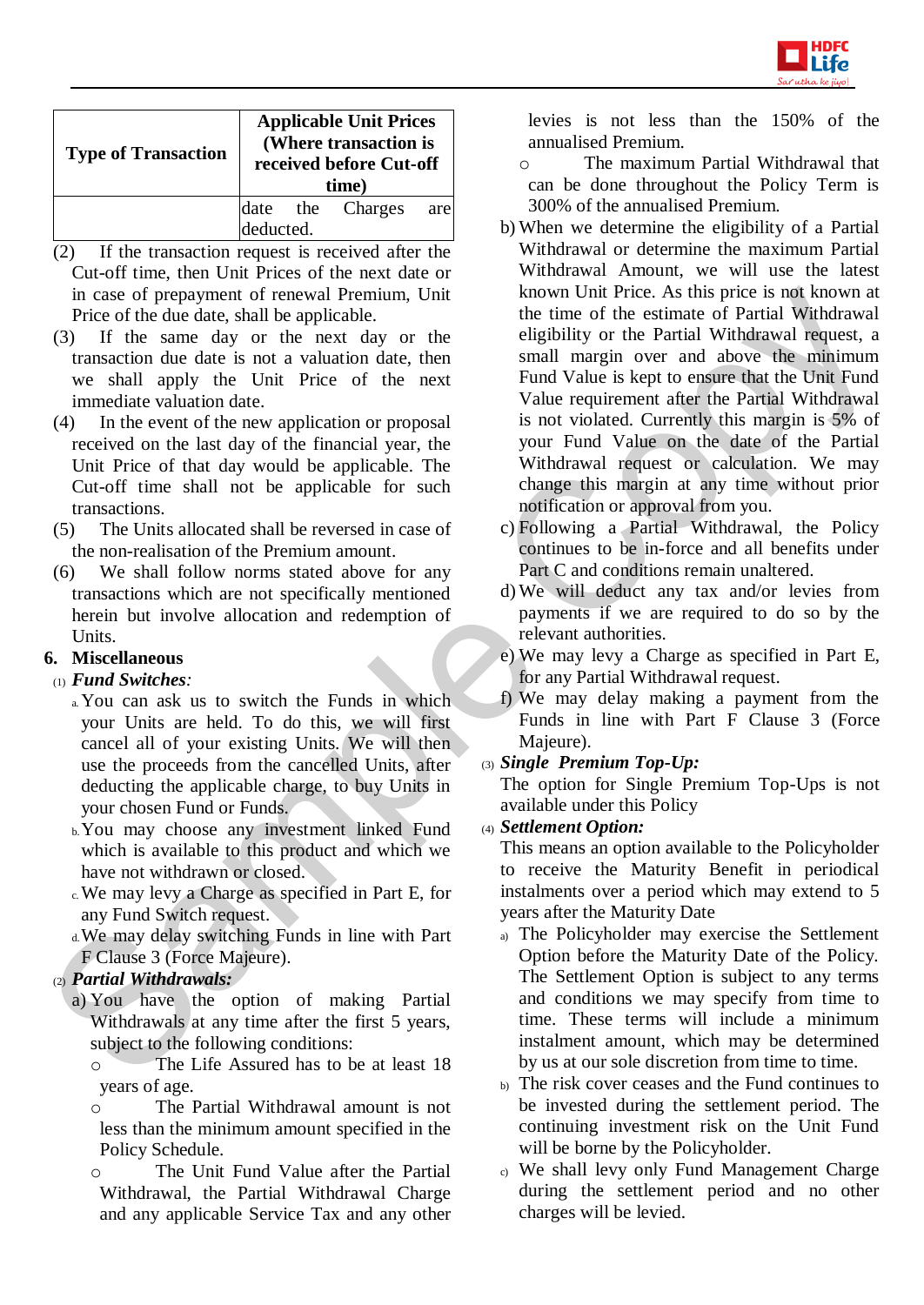

- d) No Fund Switch or Partial Withdrawal will be allowed during the settlement period. However, the Policyholder may anytime during the settlement period withdraw the entire Unit Fund Value.
- e) Any Unit Fund Value remaining after 5 years from the Maturity Date will be payable immediately.
- f) No further benefits will be payable after this payment.
- g) You can choose to receive the payments in the form of annual, half-yearly, quarterly or monthly instalments spread over a period of upto 5 years from the Maturity Date. The Unit Fund Value will be paid in arrears at the end of the chosen installment mode from the Maturity Date.

This implies that:

- After 1 year from the maturity date for annual installment mode,
- After 6 months from the maturity date for halfyearly installment mode,
- After 3 months from the maturity date for quarterly installment mode &
- After 1 month from the maturity date for monthly installment mode

## (5) *Premium Redirection*

- a) The Funds in which new Premiums are invested can be changed at any time. You can ask for some or all of your future Premiums to be allocated to Units in different Funds that are available to this product. Premiums will only be applied as per the revised instructions if we accept those instructions before the Cut-off time for that Premium.
- b) We will only act on those instructions to change the Fund choice for future Premiums when we have all necessary information to allow the change of Fund choice to be processed and we are satisfied that the information received is correct.
- c) We may levy a Charge as specified in Part E, for any Premium Redirection request.

## **7. Alterations**

- (1) The Premium paying frequency can be changed subject to the minimum Premium conditions. The annualised Premium cannot be decreased or increased at any point of time except due to a change in Frequency of Premium payment and only to that extent.
- (2) At inception of the Policy, the Premium Paying Term of your Policy will be equal to the Policy

Term. You can reduce the Premium Paying Term after the payment of 5 years Premiums, subject to the limits as mentioned in the table below.

| <b>Policy</b><br><b>Term</b> | <b>Minimum</b><br>Premium<br><b>Paying Term</b> | <b>Maximum</b><br>Premium<br><b>Paying Term</b> |
|------------------------------|-------------------------------------------------|-------------------------------------------------|
| 10 years                     | 5 years                                         | 10 years                                        |
| 15 years                     | 10 years                                        | Equal to the<br>Policy Term                     |

For the balance period of the Premium Paying Term after the above alteration, the level of the Premium has to be the same as that at the time of inception. We may levy the Miscellaneous Charge.

- (3) You have an option to change from Life Option to Extra Life Option within first 6 months from the inception of the Policy.
- (4) The Policy Term and Sum Assured (other than the Policy becoming paid-up) as specified in the Policy Schedule cannot be changed at any time.
- (5) In case You have not provided proof of age of the Life Assured with the Proposal, You will be required to furnish such proof of age of the Life Assured as is acceptable to us and have the age admitted. In the event the age so admitted ("Correct Age") during the Policy Term is found to be different from the age declared in the Proposal, without prejudice to our rights and remedies including those under the Insurance Act, 1938, we shall take one of the following actions (i) if the Correct Age makes the Life Assured ineligible for this Policy, we will offer him suitable plan as per our underwriting norms. If you do not wish to opt for the alternative plan or if it is not possible for us to grant any other plan, the Policy will stand cancelled from the date of issuance and the Fund Value will be returned and the Policy will terminate thereafter; or (ii) if the Correct Age makes the Life Assured eligible for the Policy, the revised mortality charges as per the Correct Age will be recoverable. There could be a revision in the Sum Assured also depending on the Correct Age of the Life Assured. The provisions of Section 45 of the Insurance Act, 1938 shall be applicable.

#### **8. Loans**

There is no facility of loan available from us under this Policy.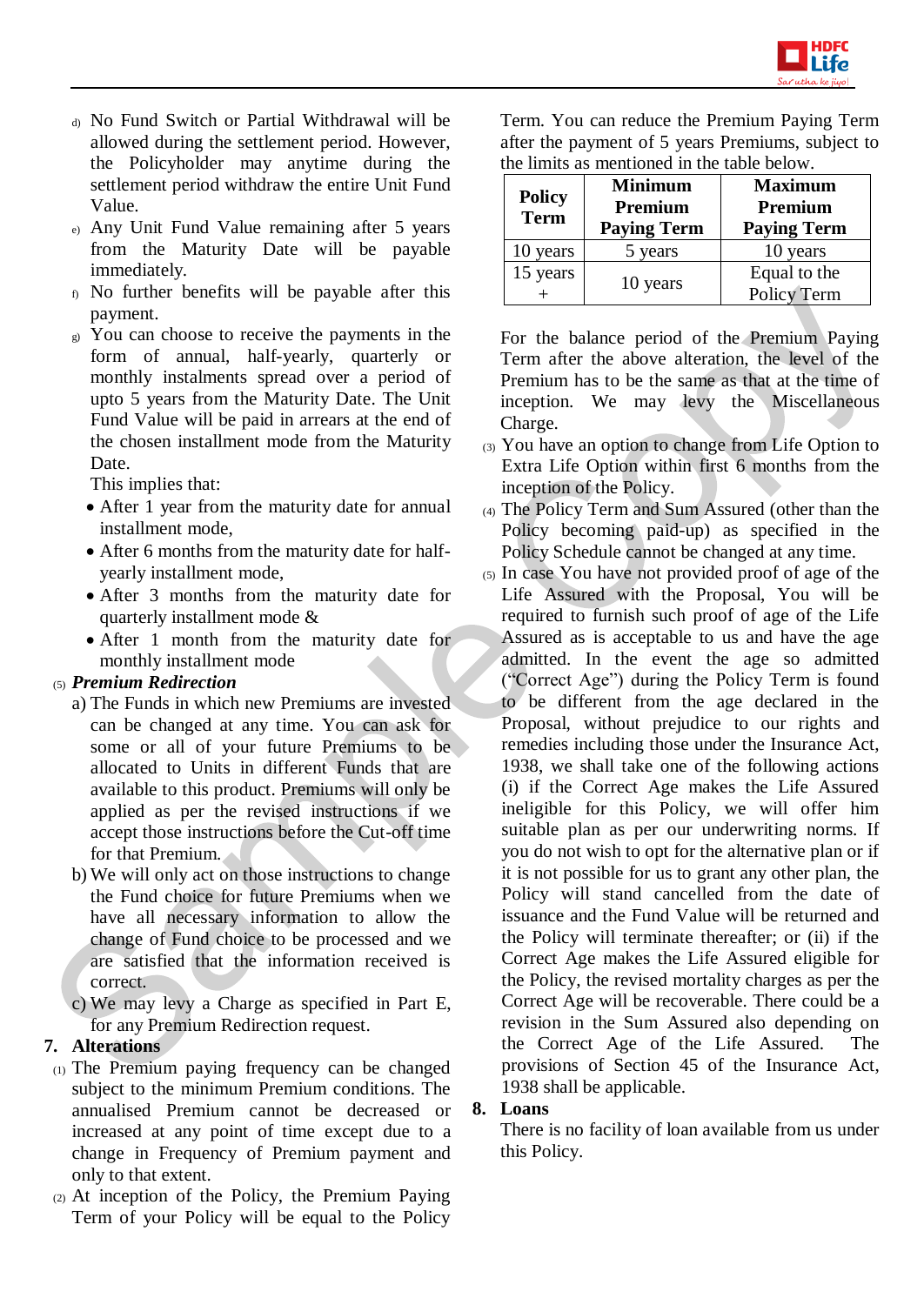

#### **9. Cancellation in the Free-Look Period:**

In case you are not agreeable to any of the provisions stated in the Policy, you have the option to return the Policy to us stating the reasons thereof, within 15 days from the date of receipt of the Policy. If you have purchased your Policy through Distance Marketing this period will be 30 days. On receipt of your letter along with the original Policy document we shall arrange to refund the Premium paid by you, subject to deduction of the proportionate risk Premium for the period on cover and the expenses incurred by us for stamp duty. If this product is purchased as QROPS through transfer of UK tax relieved assets, the proceeds from cancellation in free look period shall only be transferred back to the Fund House from where the money was received.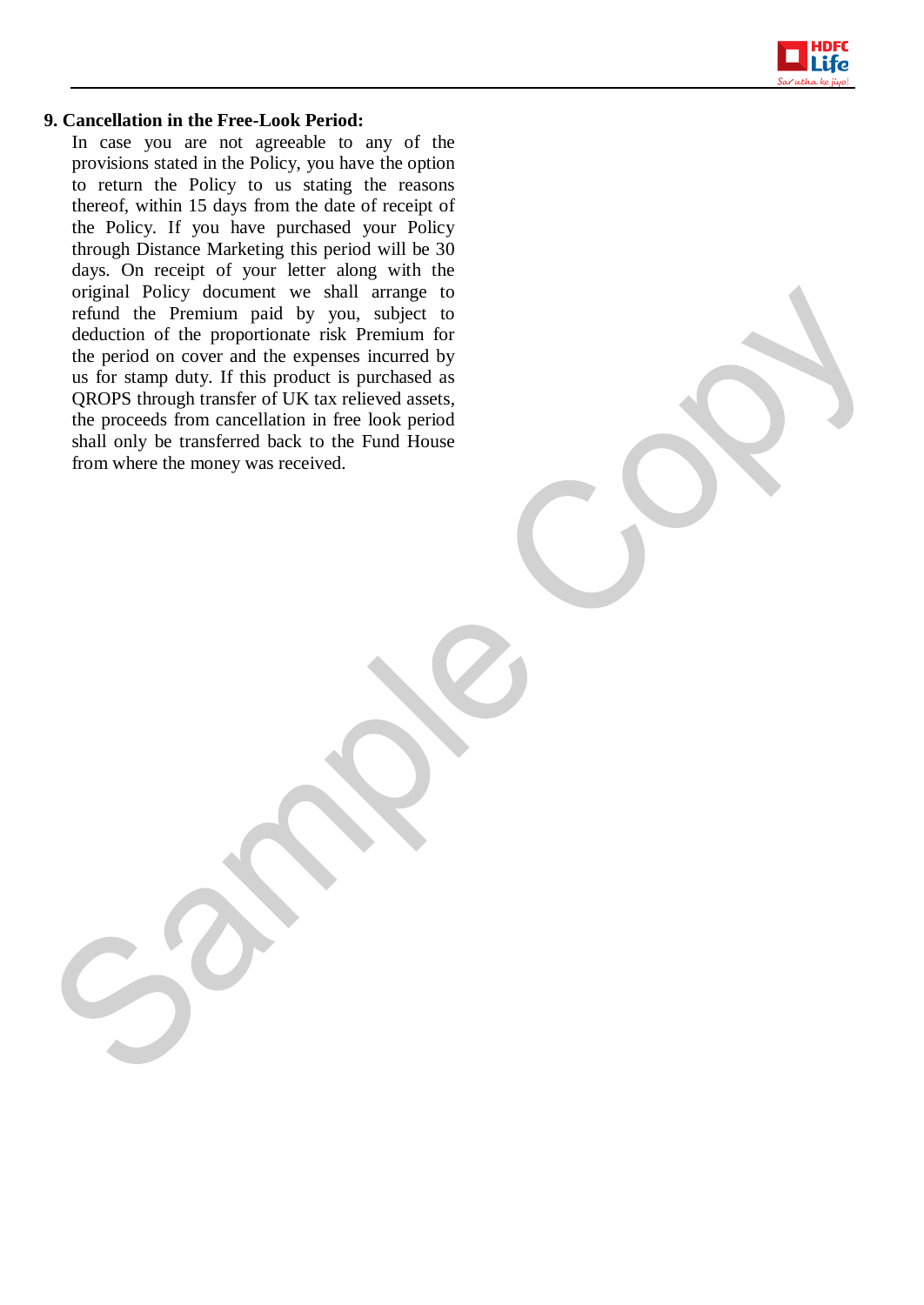

## **Part E**

## **1. Premium Allocation Charge**

A proportion of the Premium (Premium Allocation Rate) will be used to buy Units in the Funds of your choice. The balance premium that is not allocated is the Premium Allocation Charge. This charge is guaranteed.

| <b>Policy Year</b> | Premium<br><b>Allocation Rate</b> | Premium<br><b>Allocation</b><br><b>Charge</b> |
|--------------------|-----------------------------------|-----------------------------------------------|
| $1$ to $2$         | 92.50 %                           | 7.50 %                                        |
| $3$ to 5           | 95 %                              | 5 %                                           |
| and<br>onwards     | 100 %                             | $0\%$                                         |

## **2. Policy Administration Charge**

0.46% of annualised Premium will be deducted monthly from the 5<sup>th</sup> Policy Anniversary, subject to a maximum charge of Rs 500 per month. This charge will be deducted monthly by cancellation of Units and is guaranteed for the duration of the Policy.

### **3. Fund Management Charge**

1.35% p.a. will be taken daily and is incorporated into the Unit Prices for each Fund. This charge can be changed by Us subject to the maximum cap allowed by IRDAI.

## **4. Mortality and Other Risk Benefit Charges**

These charges are calculated as the Sum at Risk for the Benefits chosen multiplied by the respective charge rate based on the age of the Life Assured on the date of deduction of the charge and is deducted monthly by cancellation of Units.

The Sum at Risk for the Mortality Charge is the Death Benefit less Fund Value. The Sum at Risk for Extra Life Benefit is the Sum Assured (or Paid-Up Sum Assured, where applicable). The Mortality and Other Risk Benefit Charges are guaranteed for the duration of the Policy.

## **Mortality and Other Risk Benefit Charges**

Mortality and Other Risk Benefit Charges are calculated every month based on the Benefits Insured and the age of the Life Assured, on the date the charge is due.

#### **Current Annual Mortality and Other Risk Benefit Charge Rates**

All rates are per Rs. 1,000 of Benefits Insured

- 1. Mortality Charge Rates for Death Benefit
- 2. Risk Benefit Charge Rates for Extra Life Benefit

| Age |               | $\mathbf{2}$  | Age |               | $\mathbf{2}$  | Age | 1             | 2 | Age |                | $\mathbf{2}$ |
|-----|---------------|---------------|-----|---------------|---------------|-----|---------------|---|-----|----------------|--------------|
| 14  | 1.4954        |               | 30  |               | 1.7710 1.2465 | 46  | 3.2924 1.4040 |   | 62  | 14.6041 1.7820 |              |
| 15  | 1.4954        |               | 31  |               | 1.7930 1.2465 | 47  | 3.5570 1.4250 |   | 63  | 16.35711.8135  |              |
| 16  | 1.4954        |               | 32  | 1.81511.2570  |               | 48  | 3.8657 1.4355 |   | 64  | 18.31951.8450  |              |
| 17  | 1.4954        |               | 33  |               | 1.84821.2570  | 49  | 4.2296 1.4565 |   | 65  | 19.82991.8765  |              |
| 18  | 1.4954 1.2150 |               | 34  | 1.8923 1.2780 |               | 50  | 4.6265 1.4880 |   | 66  | 21.52781.9080  |              |
| 19  |               | 1.50641.2150  | 35  |               | 1.93641.2780  | 51  | 5.0564 1.4985 |   | 67  | 24.08561.9605  |              |
| 20  |               | 1.52841.2150  | 36  | 1.9915 1.2885 |               | 52  | 5.5526 1.5195 |   | 68  | 26.93001.9920  |              |
| 21  |               | 1.5505 1.2150 | 37  | 2.0576 1.2885 |               | 53  | 6.1038 1.5405 |   | 69  | 30.06112.0235  |              |
| 22  |               | 1.57251.2150  | 38  | 2.1348 1.3095 |               | 54  | 6.6992 1.5720 |   | 70  | 33.5230 2.0760 |              |
| 23  |               | 1.6056 1.2150 | 39  | 2.2230 1.3095 |               | 55  | 7.3717 1.5825 |   | 71  | 37.3266        |              |
| 24  |               | 1.62771.2255  | 40  | 2.33331.3200  |               | 56  | 8.1104 1.6140 |   | 72  | 41.5271        |              |
| 25  |               | 1.6607 1.2255 | 41  | 2.45451.3410  |               | 57  | 8.8380 1.6350 |   | 73  | 46.1246        |              |
| 26  | 1.6938 1.2255 |               | 42  | 2.5538 1.3620 |               | 58  | 9.6318 1.6665 |   | 74  | 51.1850        |              |
| 27  | 1.7269 1.2255 |               | 43  | 2.68611.3620  |               | 59  | 10.59101.6980 |   | 75  | 56.7306        |              |
| 28  |               | 1.7489 1.2255 | 44  | 2.8514 1.3725 |               | 60  | 11.72661.7190 |   |     |                |              |
| 29  |               | 1.7600 1.2465 | 45  | 3.0609 1.3935 |               | 61  | 13.06061.7505 |   |     |                |              |

## **Maximum Mortality and Other Risk Benefit Charge Rates**

All Risk Benefit Charge Rates stated above are guaranteed for the term of your Policy.

The applicable rate for the current age of the Life Assured will be used at the time of each charge deduction for each of the risk benefit charges.

## **5. Discontinuance Charge**

This charge will be deducted from your Policy by cancellation of Units. This charge can be changed by Us subject to the maximum cap allowed by IRDAI.

| <b>Policy</b><br>Year | <b>Annualized</b><br>Premium up<br><b>and</b><br>to<br>including<br>Rs.25,000/-  | <b>Annualized Premium</b><br>above Rs.25,000/-                                    |
|-----------------------|----------------------------------------------------------------------------------|-----------------------------------------------------------------------------------|
| $\mathbf{1}$          | 20% of AP<br>or 20% of<br>FV or Rs.<br>$3,000/$ -,<br>whichever is<br>lowest.    | $6\%$ of AP or $6\%$ of FV<br>or Rs. $6,000/$ -<br>whichever is lowest.           |
| $\overline{2}$        | 15% of AP<br>or $15\%$ of<br>FV or Rs.<br>$2,000/$ -,<br>whichever is<br>lowest. | $4\%$ of AP or $4\%$ of FV<br>Rs. $5,000/$ -,<br>$\alpha$<br>whichever is lowest. |
| 3                     | 10% of AP<br>or 10% of<br>FV or Rs.<br>$1,500/$ -,<br>whichever is<br>lowest.    | 3% of AP or 3% of FV<br>or Rs. $4,000/$ -,<br>whichever is lowest.                |
| 4                     | 5% of AP or<br>5% of FV or<br>Rs. $1,000/$ -,                                    | 2% of AP or 2% of FV<br>Rs. $2,000/$ -,<br>or<br>whichever is lowest.             |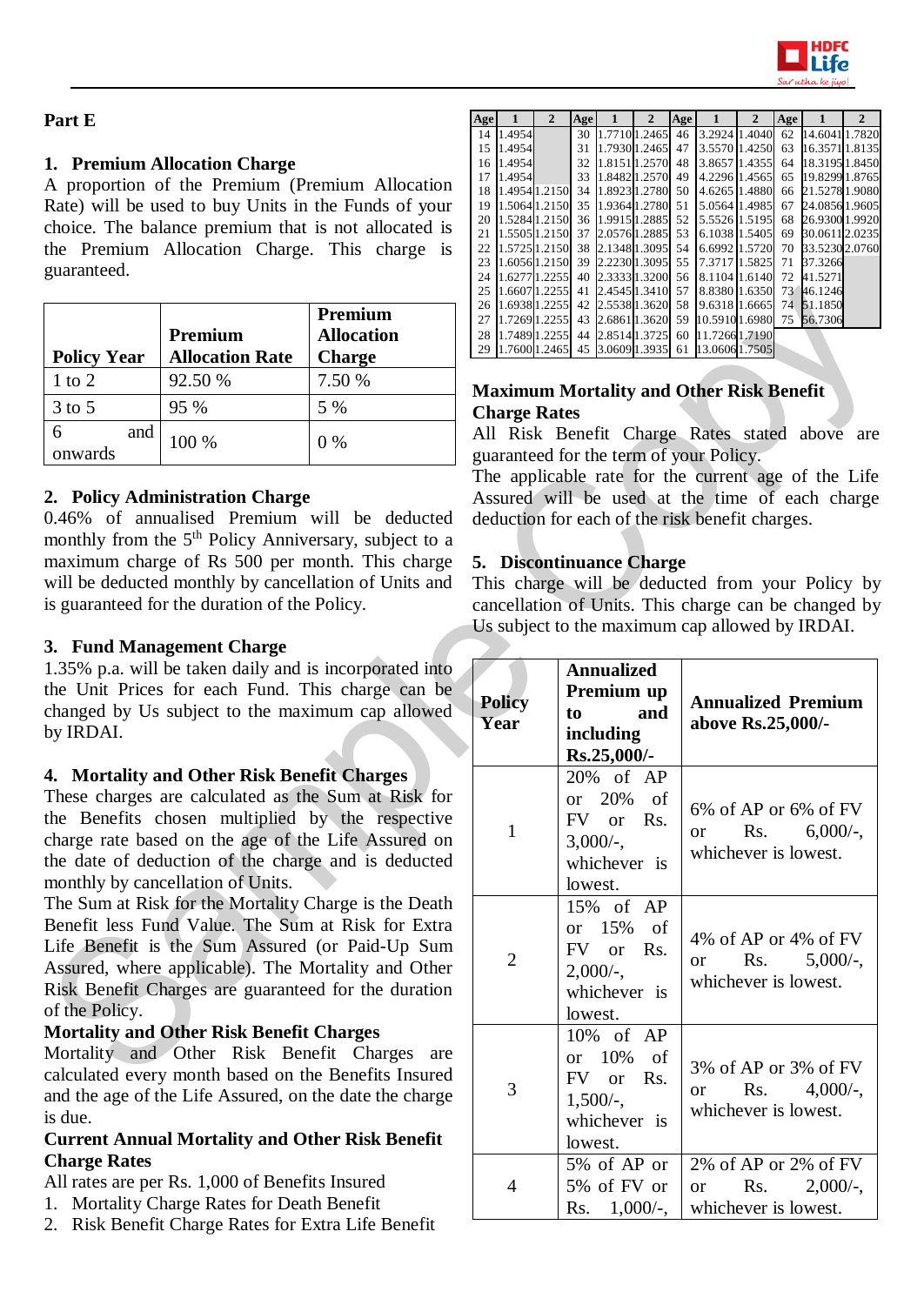

|                  | whichever is<br>lowest. |  |
|------------------|-------------------------|--|
| 5 and<br>onwards |                         |  |

Where,

AP – Annualised Premium

FV – Fund Value on the date of discontinuance

### **6. Statutory Charges**

This shall include Service Tax and any other statutory tax, duty or levy on or in respect of this Policy. The tax will be taken at the same time and the same method as the charge on which the tax is being levied or as required by legislation. This tax will be determined by the Government of India in accordance with legislation applicable at the time of providing service.

## **7. Premium Redirection Charges**

A premium redirection request initiated by the Policyholder will attract a charge of Rs 250 per request. However, if the request is executed through the Company's web portal the Policyholder will be charged Rs 25 per request.

#### **8. Switching Charge**

A fund switch request from the Policyholder will attract a charge of Rs 250 per request. However, if the request is executed through the Company's web portal the Policyholder will be charged Rs 25 per request.

#### **9. Partial Withdrawal Charge**

A partial withdrawal request from the Policyholder will attract a charge of Rs 250 per request. However, if the request is executed through the Company's web portal the Policyholder will be charged Rs 25 per request.

### **10. Miscellaneous Charges**

Any Policy alteration request initiated by the Policyholder will attract a charge of Rs. 250 per request.

Any administrative servicing that we may introduce at a later date would be chargeable subject to IRDAI's approval.

#### **11. Investment Guarantee Charge**

Not applicable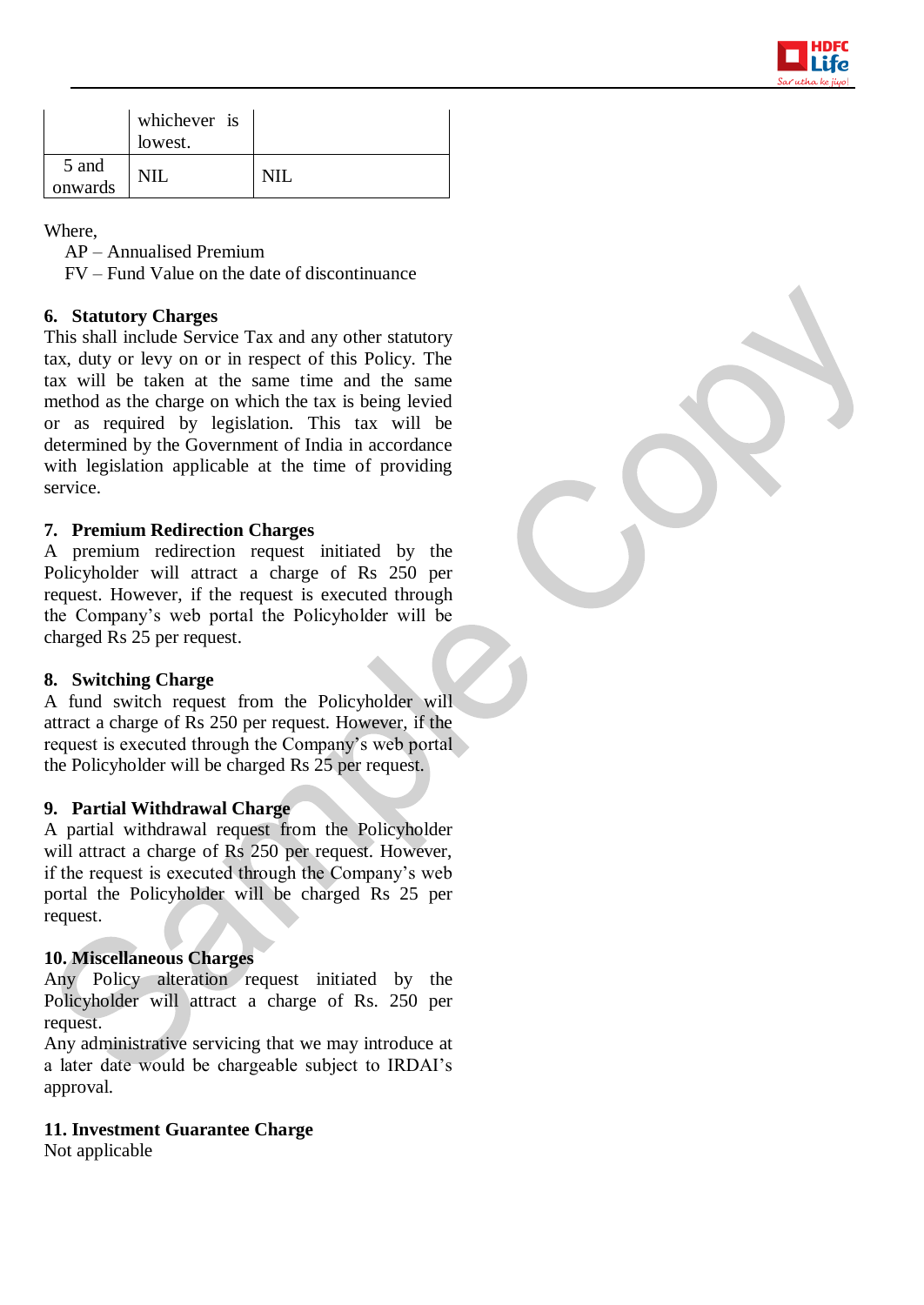

# **Part F**

# **1. Nomination**

The Policyholder can nominate a person/ persons in accordance with Section 39 of the Insurance Act, 1938 as amended from time to time. Simplified version of the provisions of Section 39 is enclosed in Annexure I for reference.

# **2. Assignment**

The Policyholder can assign or transfer of a policy in accordance with Section 38 of the Insurance Act, 1938 as amended from time to time. Simplified version of the provisions of Section 38 is enclosed in Annexure II for reference.

# **3. Force Majeure**

- (1) We may delay switching Funds/making a payment from the Funds if it is necessary to do so in order to maintain fairness and equity between Unit holders remaining in, and Unit holders leaving a Fund. Where this applies, we may delay switching/encashing all or part of your Funds for up to 30 days. If we delay the switch/encashing, we will use the Unit Prices that apply on the day on which the switch/encashment of Units actually takes place.
- (2) We may defer the valuation of assets until normality returns or delay switches/encashment of Units in the following circumstances:
	- When one or more stock exchanges which provide a basis for valuation for a substantial portion of the assets of the Fund are closed other than for ordinary holidays.
	- When, as a result of political, economic, monetary or any circumstances out of our control, the disposal or valuation of the assets of the Unit Fund are not reasonable or would not reasonably be practicable without being detrimental to the interests of the remaining Unit holders.
	- During periods of extreme volatility of markets during which surrenders and switches and encashment would, in our opinion, be detrimental to the interests of the existing/remaining Unit holders of the Fund.
	- In the case of natural calamities, strikes, war, civil unrest, riots and bandhs.
	- In the event of any force majeure or disaster that affects our normal functioning. If so directed by the IRDAI.

# **4. Exclusions**

(1) In case of death of Life Assured due to suicide within 12 months from the Date of Inception or Date of Revival of the Policy, the Nominee or beneficiary of the Policyholder shall be entitled to the Unit Fund Value as available on the date of death. Any Charges recovered subsequent to the date of death shall be paid back to the Nominee or beneficiary along with the death benefit.

- (2) We shall not be liable to pay the Extra Life Benefit if death is caused directly or indirectly from any of the following:
	- o Intentionally self-inflicted injury or suicide, irrespective of mental condition.
	- o Alcohol or solvent abuse, or the taking of drugs except under the direction of a registered medical practitioner.
	- o Taking part or practising for any hazardous hobby, pursuit or race unless previously agreed to by us in writing
	- o War, invasion, hostilities (whether war is declared or not), civil war, rebellion, revolution or taking part in a riot or civil commotion.
	- o Taking part in any flying activity, other than as
	- a passenger in a commercially licensed aircraft.
	- o Taking part in any act of a criminal intent.

# **5. Incorrect information and non-disclosure**

Fraud, misrepresentation and forfeiture would be dealt with in accordance with provisions of Section 45 of the Insurance Act 1938 as amended from time to time. Simplified version of the provisions of Section 45 is enclosed in Annexure III for reference.

**Provided** that nothing in this section shall prevent the insurer from calling for proof of age at any time if he is entitled to do so, and no policy shall be deemed to be called in question merely because the terms of the policy are adjusted on subsequent proof that the age of the life insured was incorrectly stated in the proposal.

# **6. Non-negative Claw-back Additions**

Upon the exit from a Policy at any time on or after the completion of five Policy years, we will calculate the gross yield, the net yield and the reduction in yield based on the actual returns. If the reduction in yield is greater than as required under the Regulations, we will add non-negative Clawback Additions to the Fund before payment of Benefits to ensure compliance with the reduction in yield requirements as specified in Regulation 37(d) of IRDA (Linked Insurance Products) Regulations, 2013.

Exit from the Policy would mean Death or Surrender or Maturity, whichever is earliest.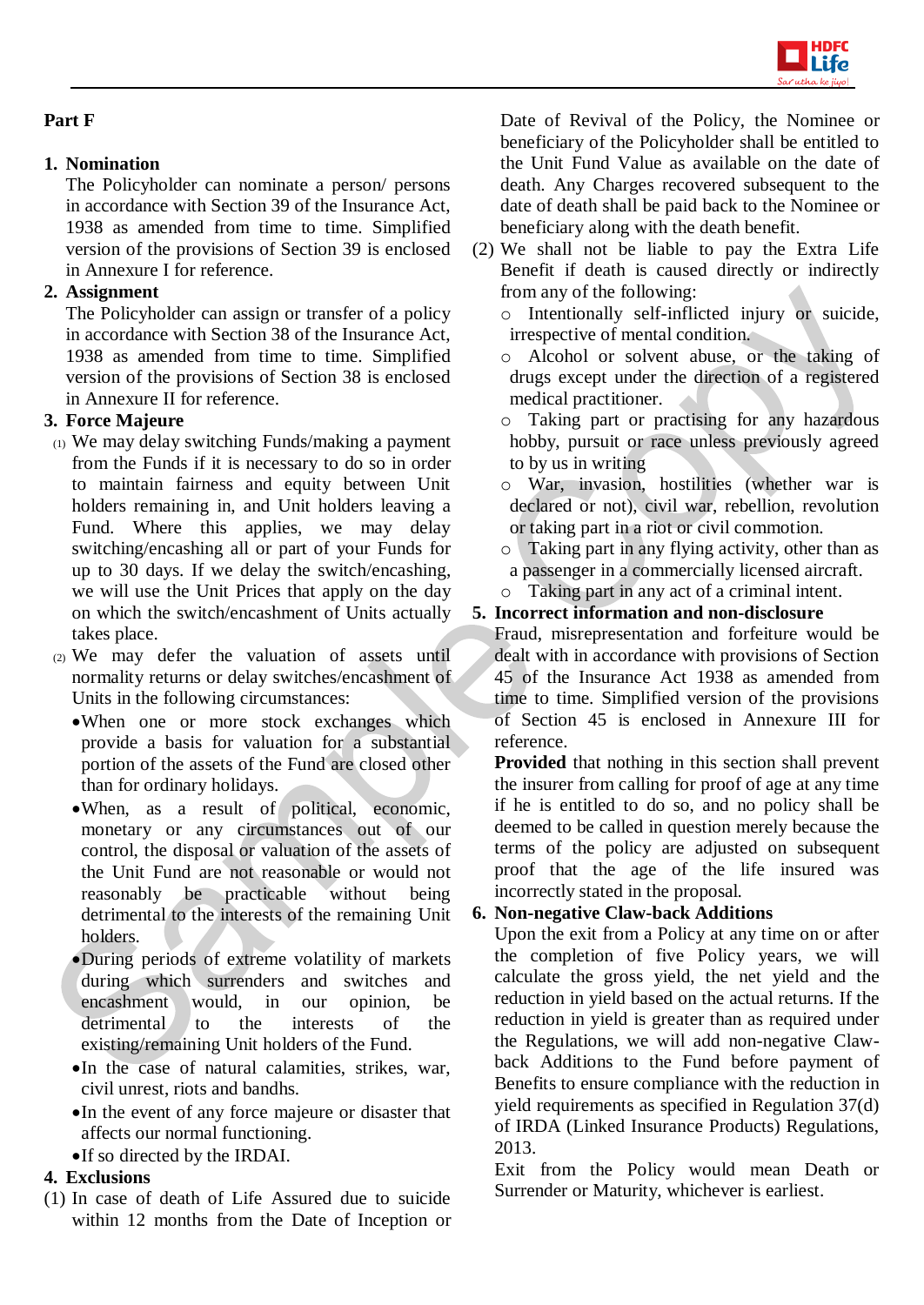

## **7. Pre-requisites for payment of Benefits:**

- (1) Maturity Benefit: The Maturity Benefit will be paid if and only if
	- The Policy has matured and the Life Assured is alive on the Maturity Date,
	- No claim has been made on the Policy,
	- The Policy has not been discontinued or surrendered or cancelled or terminated; and
	- All relevant documents including the original Policy document in support of your claim have been provided to the Company.
- (2) Death Benefit: The Death Benefit will be paid if and only if
	- The death of the Life Assured has occurred before the Maturity Date,
	- The Standard Policy Provisions specified in Clause 4 (Exclusions) of Part F and Clause 5 of Part F(Incorrect Information and Non Disclosure) are not attracted,
	- The Policy has not been discontinued or surrendered or cancelled or terminated, and
	- All relevant documents in support of the claim have been provided to the Company. These would normally include the following:
	- <sup>o</sup> fully completed claim form; and
	- <sup>o</sup> original Policy document; and
	- <sup>o</sup> original death registration certificate or certified extract from the death register; and
	- <sup>o</sup> original certificate or certified copies of doctor certifying death; and
	- <sup>o</sup> original certificate or certified copies of cremation or burial; and
	- <sup>o</sup> originals or certified copies of any medical reports that we consider relevant to the death;
	- Depending on the circumstances of the death, further documents may be called for as we deem fit.
	- The claim is required to be intimated to us within a period of three years from the date of death. However, we may condone the delay in claim intimation, if any, where the delay is proved to be for reasons beyond the control of the claimant
- (3) Extra Life Benefit: The Extra Life Benefit will be paid if and only if
	- The death of the Life Assured was attributable to an Accidental Death,
	- The Life Assured dies within 90 days of the Accident and before the expiry date of this benefit,
	- The Standard Policy Provisions specified in Clause 4 (Exclusions) of Part F and Clause 5

(Incorrect Information and Non Disclosure) of Part F are not attracted,

- The Policy has not been discontinued or surrendered or cancelled or terminated, and
- All relevant documents in support of the claim have been provided to the Company. These would normally include the following:
- <sup>o</sup> fully completed claim form; and
- <sup>o</sup> original Policy document; and
- <sup>o</sup> original death registration certificate or certified extract from the death register; and
- <sup>o</sup> original certificate or certified copies of doctor certifying death; and
- <sup>o</sup> original certificate or certified copies of cremation or burial; and
- <sup>o</sup> First Information Report; and
- <sup>o</sup> Police Panchanama; and
- <sup>o</sup> Police Inquest report; and
- <sup>o</sup> Post-Mortem report; and
- <sup>o</sup> originals or certified copies of any medical reports that we consider relevant to the death
- Depending on the circumstances of the death, further documents may be called for as we deem fit.
- We may condone the delay in claim intimation if the delay is proved to be for reasons beyond the control of the claimant.
- **8. Modification, Amendment, Re-enactment of or to the Insurance laws and rules, regulations, guidelines, clarifications, circulars etc thereunder**
	- (1) This Policy is subject to
		- The Insurance Act 1938, as amended by the Insurance Regulatory and Development Authority Act, 1999.
		- Amendments, modifications (including reenactment) as may be made from time to time, and
		- Other such relevant Regulations, Rules, Laws, Guidelines, Circulars, Enactments etc as may be introduced thereunder from time to time.
	- (2) We reserve the right to change any of these Policy Provisions / terms and conditions in accordance with changes in applicable Regulations or Laws or if it becomes impossible or impractical to enact the provision / terms and conditions.
	- (3) We are required to obtain prior approval from the IRDAI or any successor body before making any material changes to these provisions, except for changes of regulatory / statutory nature.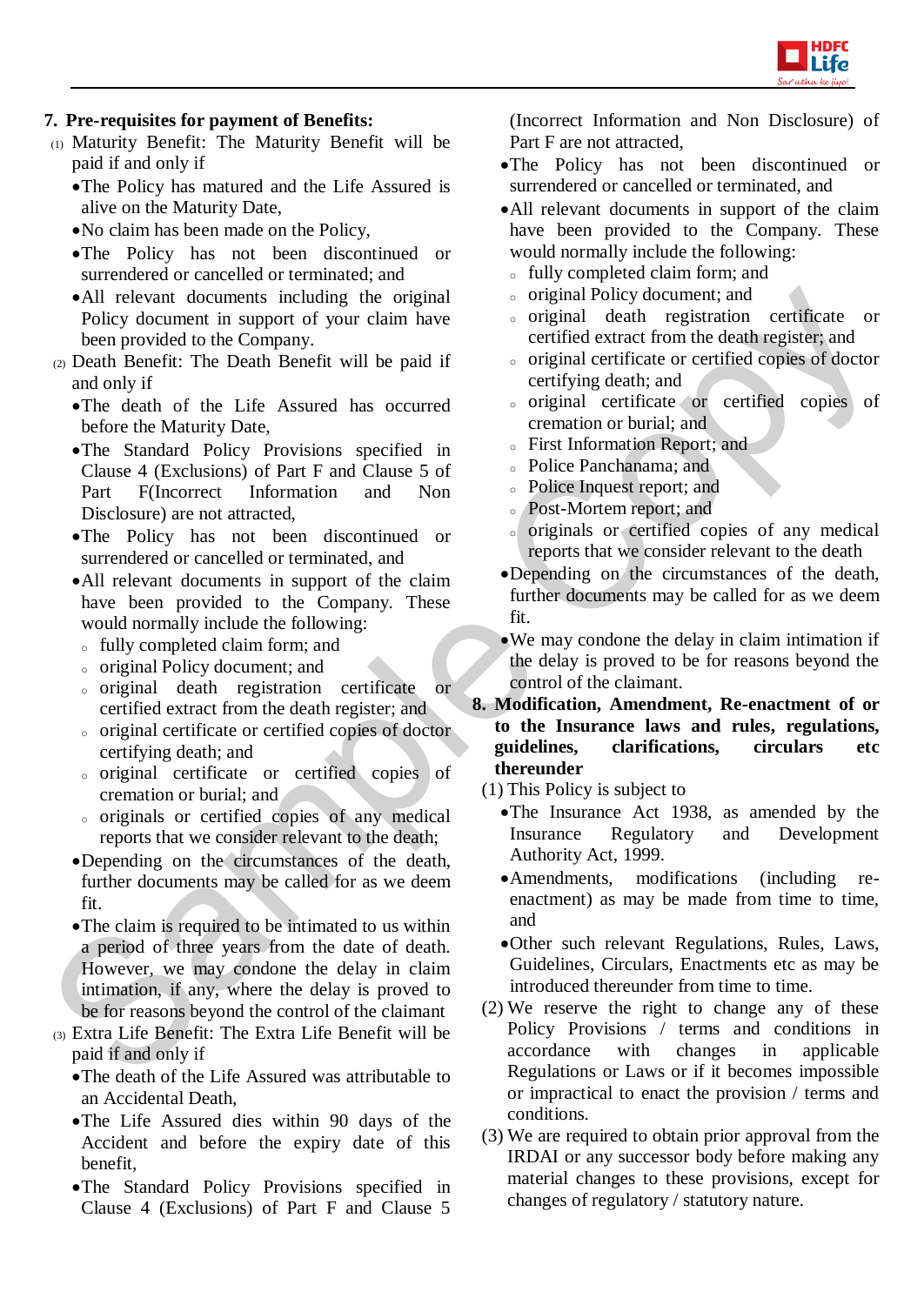

(4) We reserve the right to require submission of such documents and proof at all life stages of the Policy including at the time of payment of Benefits as may be necessary to meet the requirements under Anti- money Laundering/Know Your Customer norms and as may be laid down by IRDAI and other regulators from time to time.

## **9. Notices**

Any notice, direction or instruction given to Us, under the Policy, shall be in writing and delivered by hand, post, facsimile or from registered electronic mail ID to:

HDFC Standard Life Insurance Company Limited, 11th Floor, Lodha Excelus, Apollo Mills Compound, N.M. Joshi Marg, Mahalaxmi, Mumbai - 400011.

Registered Office: Lodha Excelus, 13th Floor, Apollo Mills Compound, N.M. Joshi Marg, Mahalaxmi, Mumbai - 400011.

Helpline number: 18602679999 (Local charges apply)

E-mail: service@hdfclife.com

Or such other address as may be informed by Us. Similarly, any notice, direction or instruction to be given by Us, under the Policy, shall be in writing and delivered by hand, post, courier, facsimile or registered electronic mail ID to the updated address in the records of the Company.

You are requested to communicate any change in address, to the Company supported by the required address proofs to enable the Company to carry out the change of address in its systems. The onus of intimation of change of address lies with the Policyholder. An updated contact detail of the Policyholder will ensure that correspondences from the Company are correctly addressed to the Policyholder at the latest updated address.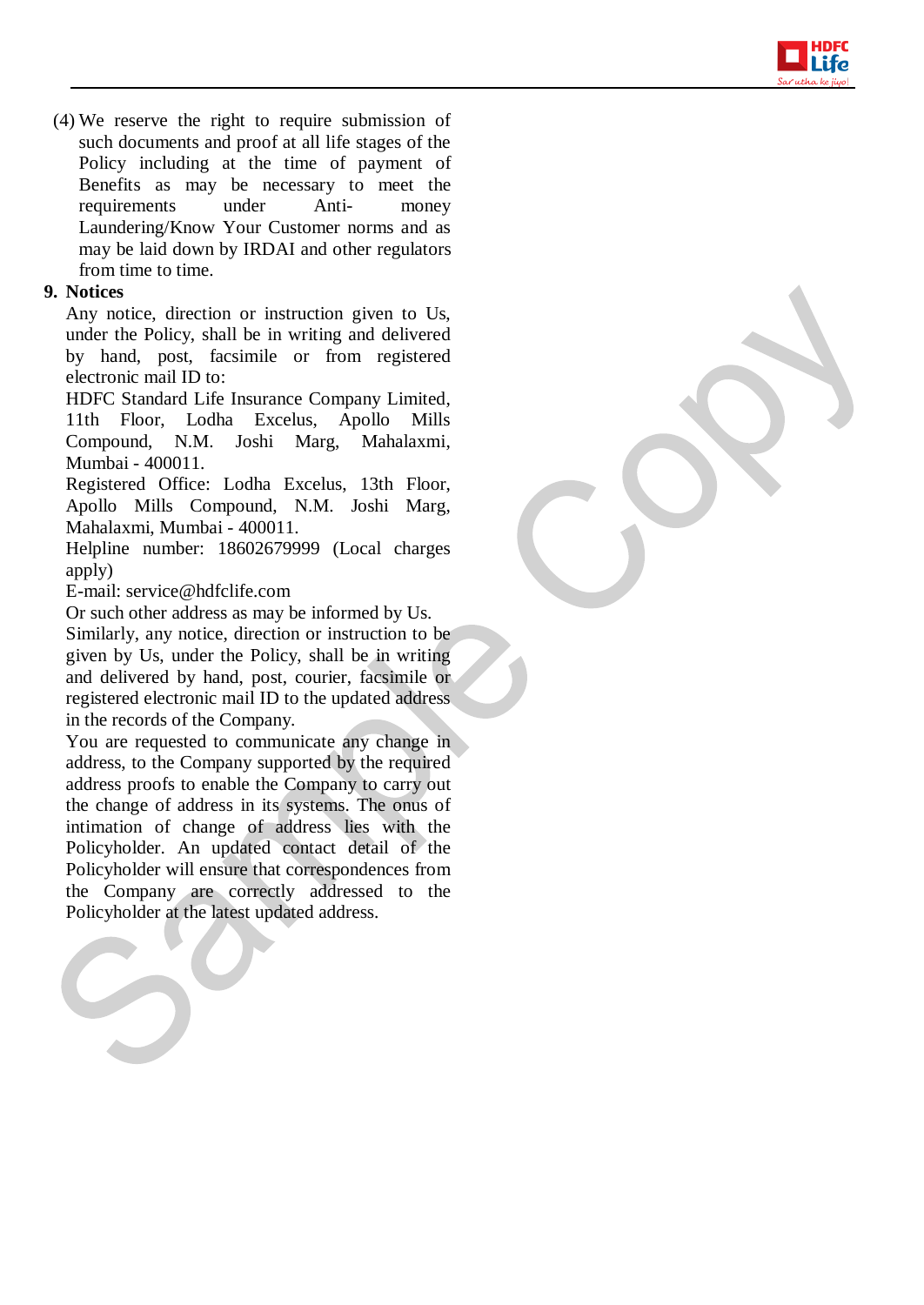

## **Part G**

## **1. Complaint Resolution Process**

i. The customer can contact us on the below mentioned address in case of any complaint/ grievance:

Grievance Redressal Officer

HDFC Standard Life Insurance Company Limited 11th Floor, Lodha Excelus, Apollo Mills Compound,

N. M. Joshi Marg, Mahalaxmi, Mumbai, Maharashtra - 400011

Helpline number: 18602679999 (Local charges apply)

E-mail: service@hdfclife.com

- ii. All grievances (Service and sales) received by the Company will be responded to within the prescribed regulatory Turn Around Time (TAT) of 14 days.
- iii.Written request or email from the registered email id is mandatory.
- iv. If required, we will investigate the complaints by taking inputs from the customer over the telephone or through personal meetings.
- v. We will issue an acknowledgement letter to the customer within 3 working days of the receipt of complaint.
- vi. The acknowledgement that is sent to the customer has the details of the complaint noumber, the Policy number and the Grievance Redressal Officer's name who will be handling the complaint of the customer.
- vii. If the customer's complaint is addressed within 3 days, the resolution communication will also act as the acknowledgment of the complaint.
- viii. The final letter of resolution will offer redressal or rejection of the complaint along with the reason for doing the same so.
- ix. In case the customer is not satisfied with the decision sent to him or her, he or she may contact our Grievance Redressal Officer within 8 weeks of the receipt of the communication at any of the touch points mentioned in the document, failing which, we will consider the complaint to be satisfactorily resolved.
- x. The following is the escalation matrix in case there is no response within the prescribed timelines or if you are not satisfied with the response. The number of days specified in the below- mentioned escalation matrix will be applicable from the date of escalation.

| Level | Designation | Response |
|-------|-------------|----------|

|                    |                           | Time      |
|--------------------|---------------------------|-----------|
| 1st Level          | Sr. Manager -             | 10        |
|                    | <b>Customer Relations</b> | working   |
|                    |                           | days      |
| 2nd Level          | Vice President -          | 10        |
| (for response)     | <b>Customer Relations</b> | working   |
| not received       |                           | days      |
| from Level 1)      |                           |           |
| <b>Final Level</b> | <b>Sr. Vice President</b> | 3 working |
| (for response)     | and Head Customer         | days      |
| not received       | Relations & Principal     |           |
| from Level 2)      | Grievance Redressal       |           |
|                    | Officer                   |           |

xi. If you are not satisfied with the response or do not receive a response from us within 14 days, you may approach the Grievance Cell of IRDAI on the following contact details:

IRDAI Grievance Call Centre (IGCC) TOLL FREE NO:155255

Email ID: complaints@irda.gov.in

Online- You can register your complaint online at http://www.igms.irda.gov.in/

Address for communication for complaints by fax/paper:

Consumer Affairs Department

Insurance Regulatory and Development Authority of India

9th floor, United India Towers, Basheerbagh Hyderabad – 500 029, Telangana State (India) Fax No: 91- 40 – 6678 9768

- **2.** In the event you are dissatisfied with the response provided by us, you may approach the Insurance Ombudsman in your region. The contact details of the Insurance Ombudsman are provided below.
	- A. Details and addresses of Insurance Ombudsman

|                | Office of the Contact Details | Areas<br>of                         |
|----------------|-------------------------------|-------------------------------------|
| Ombudsman      |                               | <b>Jurisdiction</b>                 |
| <b>AHMEDAB</b> | Office of the Insurance       | Gujarat<br>$\overline{\phantom{a}}$ |
| AD             | Ombudsman,                    | $\&$<br>Dadra                       |
|                | 2nd floor, Ambica             | Nagar                               |
|                | House,                        | Haveli,                             |
|                | C.U.<br>Shah<br>Near          | Daman<br>and                        |
|                | College,                      | Diu                                 |
|                | 5, Navyug Colony,             |                                     |
|                | Ashram Road,                  |                                     |
|                | Ahmedabad $-380014$ .         |                                     |
|                | Tel.: 079 - 27546150 /        |                                     |
|                | 27546139                      |                                     |
|                | Fax: $079 - 27546142$         |                                     |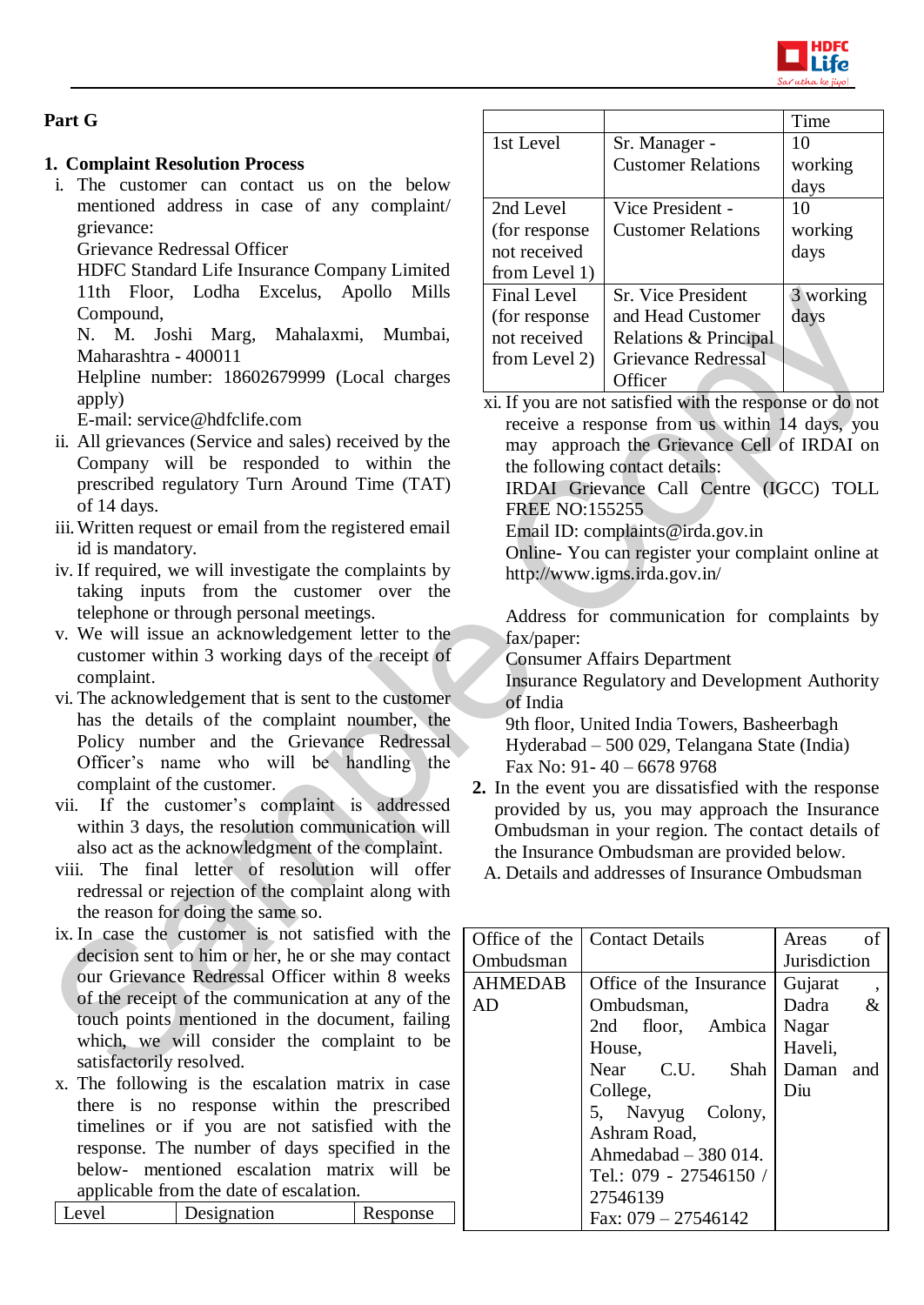

|                 | Email:                  |                 |                | Fax: $0172 - 2708274$       |                |
|-----------------|-------------------------|-----------------|----------------|-----------------------------|----------------|
|                 |                         |                 |                | Email:                      |                |
|                 | bimalokpal.ahmedabad    |                 |                |                             |                |
|                 | @gbic.co.in             |                 |                | bimalokpal.chandigarh       |                |
| <b>BHOPAL</b>   | Office of the Insurance | Madhya          |                | @gbic.co.in                 |                |
|                 | Ombudsman,              | Pradesh<br>$\&$ | <b>CHENNAI</b> | Office of the Insurance     | Tamil Nadu,    |
|                 | Janak Vihar Complex,    | Chhattisgarh    |                | Ombudsman,                  | Pondicherry    |
|                 | 2nd Floor,              |                 |                | Fatima Akhtar Court,        | Town<br>and    |
|                 | 6, Malviya Nagar, Opp.  |                 |                | 4th Floor, 453,             | Karaikal       |
|                 | Airtel Office,          |                 |                | Salai,<br>Anna              | (which<br>are  |
|                 | Near New Market,        |                 |                | Teynampet,                  | of<br>part     |
|                 | Bhopal - 462 003.       |                 |                | CHENNAI - 600 018.          | Pondicherry    |
|                 | Tel.: 0755 - 2769201 /  |                 |                | Tel.: 044 - 24333668        | $\lambda$      |
|                 | 2769202                 |                 |                | 24335284                    |                |
|                 | Fax: $0755 - 2769203$   |                 |                | Fax: 044 - 24333664         |                |
|                 | Email:                  |                 |                | Email:                      |                |
|                 | bimalokpal.bhopal@gb    |                 |                | bimalokpal.chennai@g        |                |
|                 | ic.co.in                |                 |                | bic.co.in                   |                |
| <b>BHUBANES</b> | Office of the Insurance | Orissa          | <b>NEW</b>     | Office of the Insurance     | Delhi          |
| <b>HWAR</b>     | Ombudsman,              |                 | <b>DELHI</b>   | Ombudsman,                  |                |
|                 | 62, Forest park,        |                 |                | 2/2<br>A,<br>Universal      |                |
|                 | Bhubneshwar $-751$      |                 |                | Insurance Building,         |                |
|                 | 009.                    |                 |                | Asaf Ali Road,              |                |
|                 | Tel.: 0674 - 2596461    |                 |                | New Delhi - 110 002.        |                |
|                 | /2596455                |                 |                | Tel.: 011 - 23239633 /      |                |
|                 | Fax: 0674 - 2596429     |                 |                | 23237532                    |                |
|                 | Email:                  |                 |                | Fax: $011 - 23230858$       |                |
|                 | bimalokpal.bhubanesw    |                 |                | Email:                      |                |
|                 | ar@gbic.co.in           |                 |                | bimalokpal.delhi@gbic       |                |
| <b>BENGALU</b>  | Office of the Insurance | Karnataka       |                | .co.in                      |                |
| <b>RU</b>       | Ombudsman,              |                 | <b>GUWAHAT</b> | Office of the Insurance     | Assam          |
|                 | Soudha<br>Jeevan        |                 |                | Ombudsman,                  | Meghalaya,     |
|                 | Building, PID No. 57-   |                 |                | Jeevan<br>Nivesh,           | 5th   Manipur, |
|                 | $27 - N - 19$           |                 |                | Floor,                      | Mizoram,       |
|                 | Ground Floor, 19/19,    |                 |                | Nr.<br>Panbazar<br>over     | Arunachal      |
|                 | 24th Main Road,         |                 |                | bridge, S.S. Road,          | Pradesh,       |
|                 | JP Nagar, Ist Phase,    |                 |                | Guwahati                    | Nagaland       |
|                 | Bengaluru $-560078$ .   |                 |                | 781001(ASSAM).              | and Tripura    |
|                 | Tel.: 080 - 26652048 /  |                 |                | Tel.: 0361 - 2132204 /      |                |
|                 | 26652049                |                 |                | 2132205                     |                |
|                 | Email:                  |                 |                | Fax: 0361 - 2732937         |                |
|                 | bimalokpal.bengaluru    |                 |                | Email:                      |                |
|                 | $@$ gbic.co.in          |                 |                | bimalokpal.guwahati@        |                |
| <b>CHANDIGA</b> |                         | Punjab          |                | gbic.co.in                  |                |
| <b>RH</b>       | Office of the Insurance | Haryana,        | <b>HYDERAB</b> | Office of the Insurance     | Andhra         |
|                 | Ombudsman,              | Himachal        | AD             | Ombudsman,                  | Pradesh,       |
|                 | S.C.O. No. 101, 102 &   | Pradesh,        |                | $6-2-46$ ,<br>1st<br>floor, | Telangana,     |
|                 | 103, 2nd Floor,         | Jammu<br>$\&$   |                | "Moin Court",               | Yanam and      |
|                 | Batra Building, Sector  | Kashmir         |                | Saleem<br>Lane<br>Opp.      | of<br>part     |
|                 | $17 - D$ ,              | Chandigarh      |                | Function Palace,            | Territory of   |
|                 | Chandigarh $-160017$ .  |                 |                | A. C. Guards, Lakdi-        | Pondicherry    |
|                 | Tel.: 0172 - 2706196 /  |                 |                | Ka-Pool,                    |                |
|                 | 2706468                 |                 |                | Hyderabad - 500 004.        |                |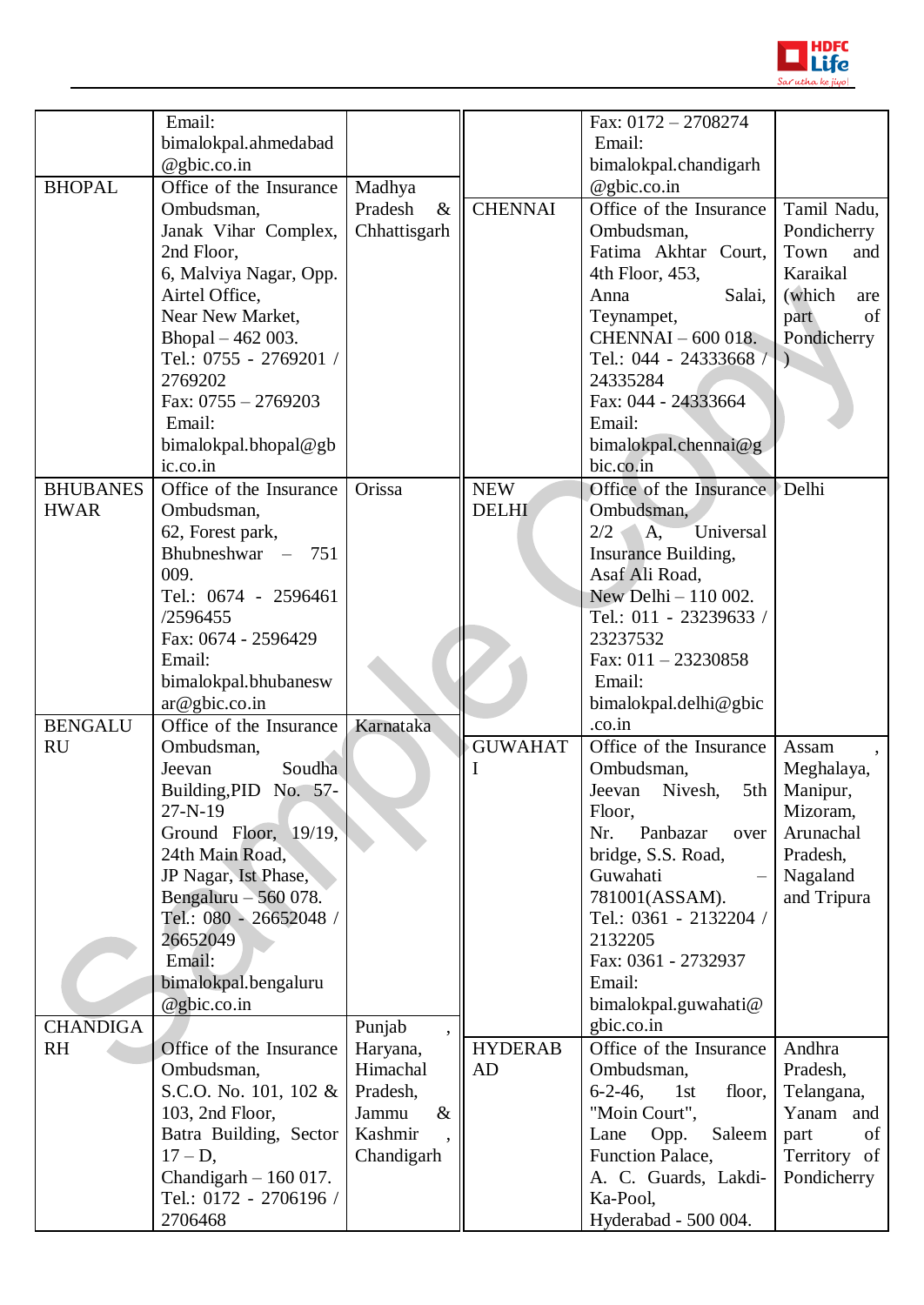

|                | Tel.: 040 - 65504123 /      |                               |               | bimalokpal.lucknow@     | Sonbhabdra,            |
|----------------|-----------------------------|-------------------------------|---------------|-------------------------|------------------------|
|                | 23312122                    |                               |               | gbic.co.in              | Fatehpur,              |
|                | Fax: $040 - 23376599$       |                               |               |                         | Pratapgarh,            |
|                | Email:                      |                               |               |                         | Jaunpur, Var           |
|                | bimalokpal.hyderabad        |                               |               |                         | anasi,                 |
|                | @gbic.co.                   |                               |               |                         | Gazipur,               |
| <b>JAIPUR</b>  | Office of the Insurance     | Rajasthan                     |               |                         | Jalaun,                |
|                | Ombudsman,                  |                               |               |                         | Kanpur,                |
|                | Nidhi - II<br>Jeevan        |                               |               |                         | Lucknow,               |
|                | Bldg., Gr. Floor,           |                               |               |                         | Unnao,                 |
|                | Bhawani Singh Marg,         |                               |               |                         | Sitapur,               |
|                | Jaipur - 302 005.           |                               |               |                         | Lakhimpur,             |
|                | Tel.: $0141 - 2740363$      |                               |               |                         | Bahraich,              |
|                | Email:                      |                               |               |                         | Barabanki,             |
|                | bimalokpal.jaipur@gbi       |                               |               |                         | Raebareli,             |
|                | c.co.in                     |                               |               |                         | Sravasti,              |
| <b>ERNAKUL</b> | Office of the Insurance     | Kerala                        |               |                         | Gonda,                 |
| AM             | Ombudsman,                  | Lakshadwee                    |               |                         | Faizabad,              |
|                | Pulinat<br>Floor,<br>2nd    | $p$ , Mahe – a                |               |                         | Amethi,                |
|                | Bldg.,                      | part<br>of                    |               |                         | Kaushambi,             |
|                | Opp. Cochin Shipyard,       | Pondicherry                   |               |                         | Balrampur,             |
|                | M. G. Road,                 |                               |               |                         | Basti,                 |
|                | Ernakulam - 682 015.        |                               |               |                         | Ambedkarna             |
|                | Tel.: 0484 - 2358759 /      |                               |               |                         | gar,                   |
|                | 2359338                     |                               |               |                         | Sultanpur,             |
|                | Fax: 0484 - 2359336         |                               |               |                         | Maharajgan             |
|                | Email:                      |                               |               |                         | g,<br>Santkabirna      |
|                | bimalokpal.ernakulam        |                               |               |                         |                        |
|                | @gbic.co.in                 |                               |               |                         | gar,<br>Azamgarh,      |
| <b>KOLKATA</b> | Office of the Insurance     | <b>West Bengal</b><br>Andaman |               |                         | Kushinagar,            |
|                | Ombudsman,<br>Hindustan     | Nicobar<br>$\&$               |               |                         | Gorkhpur,              |
|                | Bldg.<br>Annexe, 4th Floor, | Islands,                      |               |                         | Deoria,                |
|                | 4, C.R. Avenue,             | Sikkim                        |               |                         | Mau,                   |
|                | KOLKATA - 700 072.          |                               |               |                         | Ghazipur,              |
|                | Tel.: 033 - 22124339 /      |                               |               |                         | Chandauli,             |
|                | 22124340                    |                               |               |                         | Ballia,                |
|                | $Fax: 033 - 22124341$       |                               |               |                         | Sidharathna            |
|                | Email:                      |                               |               |                         | gar.                   |
|                | bimalokpal.kolkata@g        |                               | <b>MUMBAI</b> | Office of the Insurance | Goa,                   |
|                | bic.co.in                   |                               |               | Ombudsman,              | Mumbai                 |
| <b>LUCKNOW</b> | Office of the Insurance     | <b>Districts</b><br>of        |               | 3rd Floor, Jeevan Seva  | Metropolita            |
|                | Ombudsman,                  | Uttar                         |               | Annexe,                 | Region<br>$\mathbf{n}$ |
|                | Jeevan<br>6th<br>Floor,     | Pradesh<br>$\ddot{\cdot}$     |               | S. V. Road, Santacruz   | excluding              |
|                | Bhawan, Phase-II,           | Laitpur,                      |               | (W),                    | Navi                   |
|                | Nawal Kishore Road,         | Jhansi,                       |               | Mumbai - 400 054.       | Mumbai<br>$\&$         |
|                | Hazratganj,                 | Mahoba,                       |               | Tel.: 022 - 26106552 /  | Thane                  |
|                | Lucknow - 226 001.          | Hamirpur,                     |               | 26106960                |                        |
|                | Tel.: 0522 - 2231330 /      | Banda,                        |               | Fax: $022 - 26106052$   |                        |
|                | 2231331                     | Chitrakoot,                   |               | Email:                  |                        |
|                | Fax: 0522 - 2231310         | Allahabad,                    |               | bimalokpal.mumbai@g     |                        |
|                | Email:                      | Mirzapur,                     |               | bic.co.in               |                        |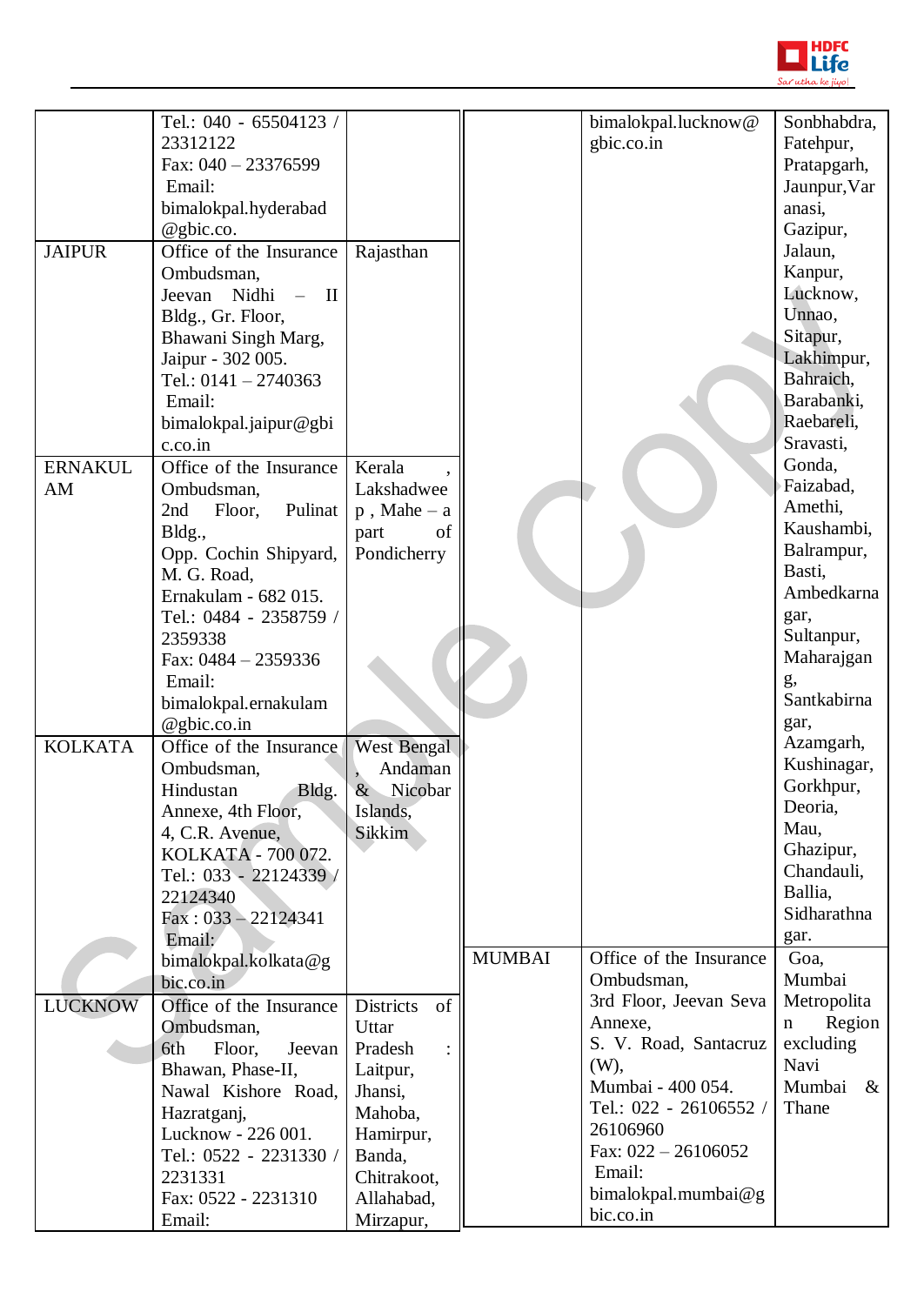

|              | Office of the Insurance | <b>Bihar</b><br>and         | <b>PUNE</b>         | Office of the Insurance                                                                               | Maharashtra  |
|--------------|-------------------------|-----------------------------|---------------------|-------------------------------------------------------------------------------------------------------|--------------|
|              | Ombudsman,              | Jharkhand                   |                     | Ombudsman,                                                                                            | of<br>Area   |
| <b>PATNA</b> | Floor, Kalpana<br>1st   |                             |                     | Jeevan Darshan Bldg.,                                                                                 | Navi         |
|              | Arcade Building,,       |                             |                     | 3rd Floor,                                                                                            | Mumbai and   |
|              | Bazar Samiti Road,      |                             |                     | C.T.S. No.s. 195 to                                                                                   | Thane        |
|              | Bahadurpur,             |                             |                     | 198,                                                                                                  | excluding    |
|              | Patna 800 006.          |                             |                     | N.C.<br>Kelkar<br>Road,                                                                               | Mumbai       |
|              | Tel.: 0612-2680952      |                             |                     | Narayan Peth,                                                                                         | Metropolita  |
|              | Email<br>id             |                             |                     | Pune $-411$ 030.                                                                                      | n Region     |
|              | bimalokpal.patna@gbi    |                             |                     | Tel.: 020-41312555                                                                                    |              |
|              | c.co.in.                |                             |                     | Email:                                                                                                |              |
|              | Office of the Insurance | <b>State</b><br>of          |                     | Bimalokpal.pune@gbic                                                                                  |              |
| <b>NOIDA</b> | Ombudsman,              | Uttaranchal                 |                     | .co.in                                                                                                |              |
|              | Bhagwan Sahai Palace    | and<br>the                  |                     |                                                                                                       |              |
|              | 4th Floor, Main Road,   | following                   |                     |                                                                                                       |              |
|              | Naya Bans, Sector 15,   | Districts of                |                     |                                                                                                       |              |
|              | Distt: Gautam Buddh     | Uttar                       | Power of Ombudsman- |                                                                                                       |              |
|              | Nagar,                  | Pradesh:                    |                     | The Ombudsman may receive and consider-                                                               |              |
|              | U.P-201301.             | Agra,                       |                     | i. complaints under rule 13 of Redressal of Public                                                    |              |
|              | Tel.: 0120-2514250 /    | Aligarh,                    |                     | Grievances Rules, 1998;                                                                               |              |
|              | 2514252 / 2514253       | Bagpat,                     |                     | ii. any partial or total repudiation of claims by the                                                 |              |
|              | Email:                  | Bareilly,                   | Company;            |                                                                                                       |              |
|              | bimalokpal.noida@gbi    | Bijnor,                     |                     | iii. any dispute in regard to Premium paid or payable                                                 |              |
|              | c.co.in                 | Budaun,<br>Bulandsheha      |                     | in terms of the Policy;                                                                               |              |
|              |                         | Etah,                       |                     | iv. any dispute on the legal construction of the Policy<br>insofar as such disputes relate to claims; |              |
|              |                         | $r, \quad \Box$<br>Kanooj,  |                     | v. delay in settlement of claims;                                                                     |              |
|              |                         | Mainpuri,                   |                     | vi. non issue of any insurance document to                                                            |              |
|              |                         | Mathura,                    |                     | customers after receipt of Premium.                                                                   |              |
|              |                         | Meerut,                     |                     |                                                                                                       |              |
|              |                         | Moradabad,                  |                     | B. Manner in which complaint is to be made -                                                          |              |
|              |                         | Muzaffarnag                 |                     | i. Policyholder who has a grievance against the                                                       |              |
|              |                         | ar, Oraiyya,                |                     | Company, may himself or through his legal heirs                                                       |              |
|              |                         | Pilibhit,                   |                     | make a complaint in writing to the Ombudsman                                                          |              |
|              |                         | Etawah,                     |                     | within whose jurisdiction the branch or office of                                                     |              |
|              |                         | Farrukhabad                 |                     | the Company complained against is located.                                                            |              |
|              |                         | Firozbad,                   |                     | ii. The complaint shall be in writing duly signed by                                                  |              |
|              |                         | Gautambodh                  |                     | the complainant or through his legal heirs and                                                        |              |
|              |                         | anagar,                     |                     | shall state clearly the name and address of the                                                       |              |
|              |                         | Ghaziabad,                  |                     | complainant, the name of the branch or office of                                                      |              |
|              |                         | Hardoi,                     |                     | the Company against which the complaint is                                                            |              |
|              |                         | Shahjahanpu<br>Hapur,<br>r, |                     | made, the fact giving rise to complaint supported<br>by documents, if any, relied on by the           |              |
|              |                         | Shamli,                     |                     | complainant, the nature and extent of the loss                                                        |              |
|              |                         | Rampur,                     |                     | caused to the complainant and the relief sought                                                       |              |
|              |                         | Kashganj,                   |                     | from the Ombudsman.                                                                                   |              |
|              |                         | Sambhal,                    |                     | iii. No complaint to the Ombudsman shall lie unless -                                                 |              |
|              |                         | Amroha,                     |                     | • The complainant had before making a complaint                                                       |              |
|              |                         | Hathras,                    | the<br>to           | Ombudsman<br>made                                                                                     | a<br>written |
|              |                         | Kanshiramn                  |                     | representation to the Company named in the                                                            |              |
|              |                         | agar,                       |                     | complaint and either the Company had rejected                                                         |              |
|              |                         | Saharanpur.                 |                     | the complaint or the complainant had not                                                              |              |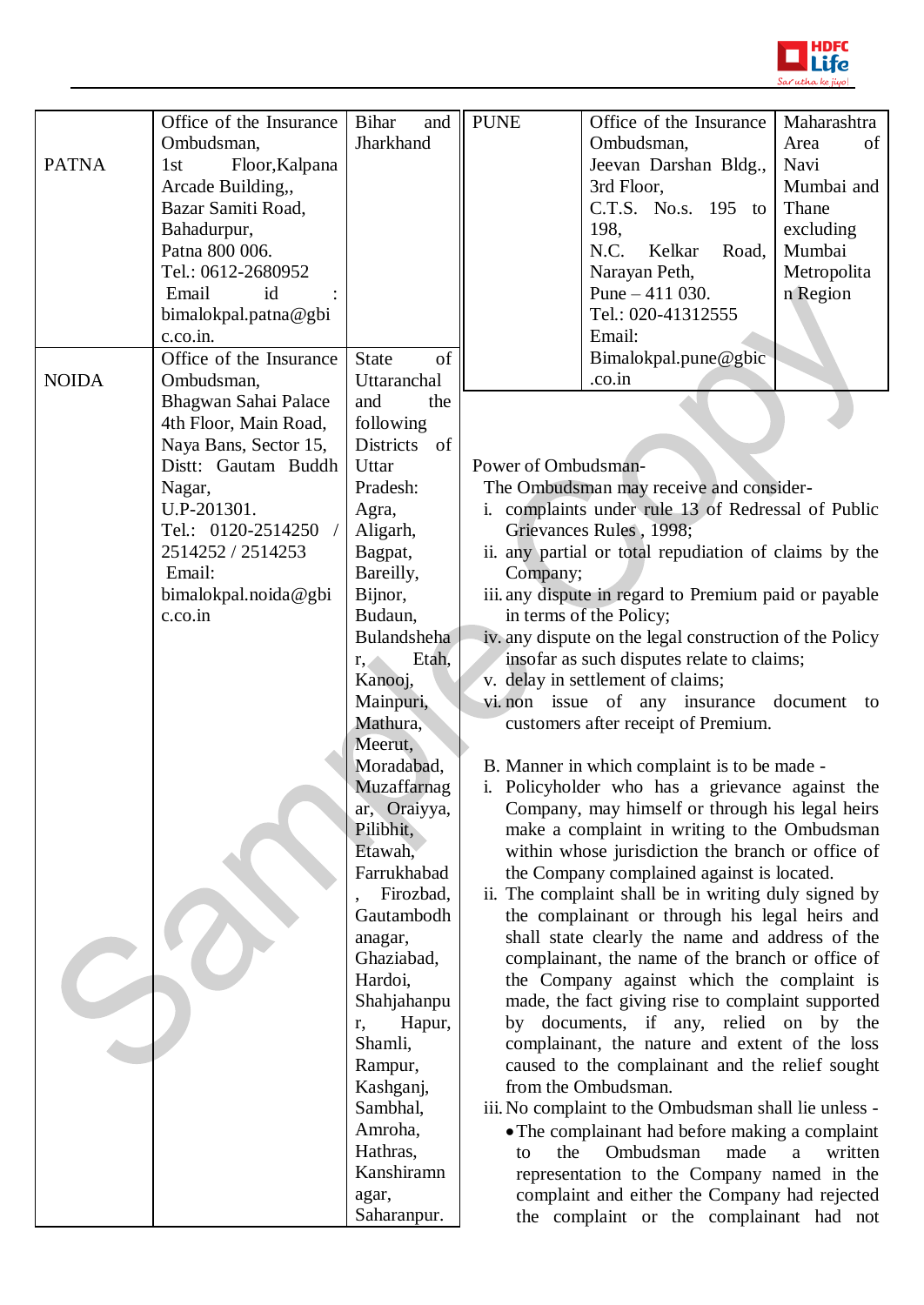

received any reply within a period of one month after the Company received his representation or the complainant is not satisfied with the reply given to him by the Company;

- The complaint is made not later than one year after the Company had rejected the representation or sent its final reply on the representation of the complainant; and
- The complaint is not on the same subject-matter, for which any proceedings before any court, or

Consumer Forum or arbitrator is pending or were so earlier.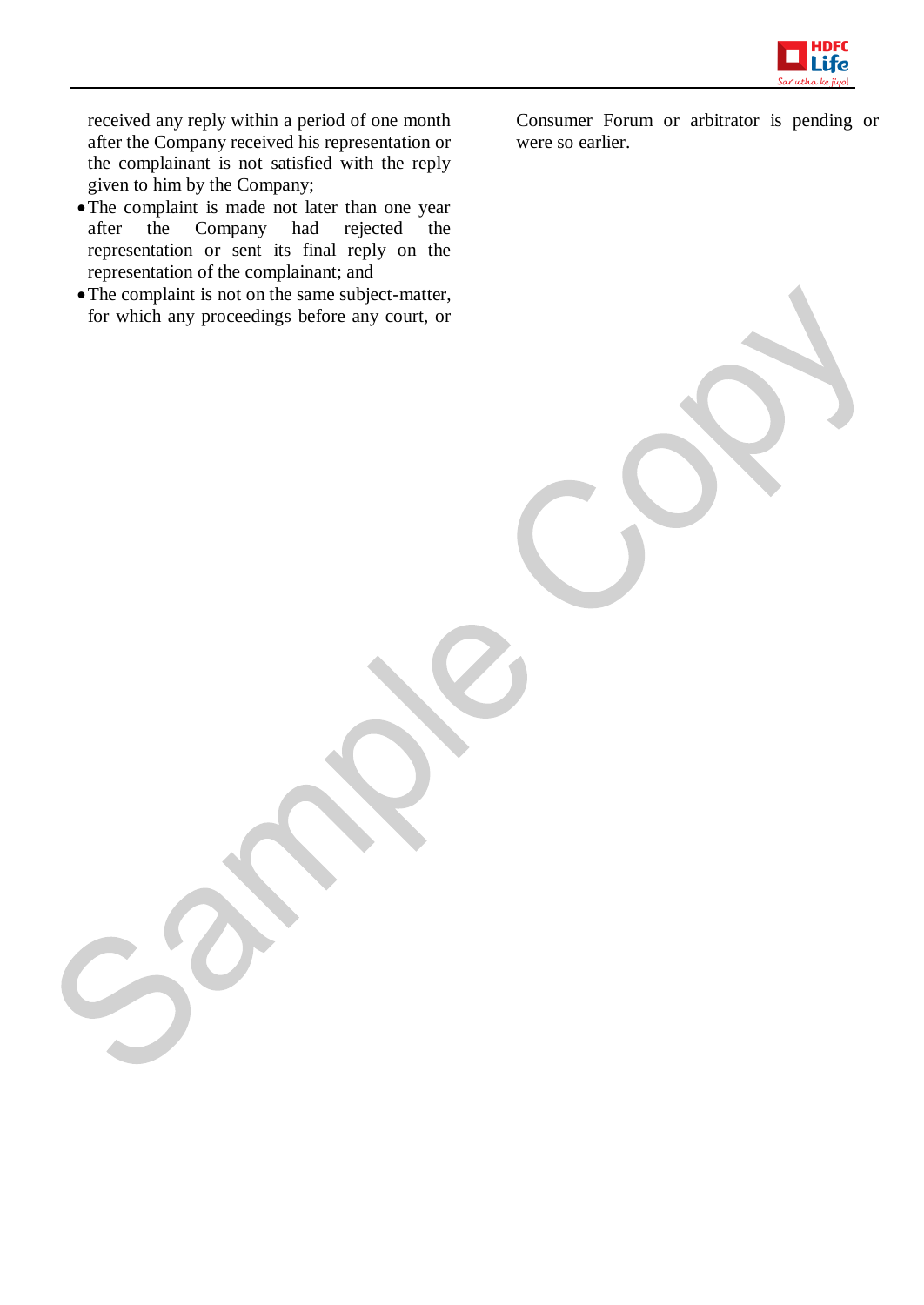

## **Annexure I**

## **Section 39 - Nomination by policyholder**

Nomination of a life insurance Policy is as below in accordance with Section 39 of the Insurance Act, 1938 as amended by Insurance Laws (Amendment) Act, 2015 dated 23.03.2015. The extant provisions in this regard are as follows:

- (1) The policyholder of a life insurance on his own life may nominate a person or persons to whom money secured by the policy shall be paid in the event of his death.
- (2) Where the nominee is a minor, the policyholder may appoint any person to receive the money secured by the policy in the event of policyholder's death during the minority of the nominee. The manner of appointment to be laid down by the insurer.
- (3) Nomination can be made at any time before the maturity of the policy.
- (4) Nomination may be incorporated in the text of the policy itself or may be endorsed on the policy communicated to the insurer and can be registered by the insurer in the records relating to the policy.
- (5) Nomination can be cancelled or changed at any time before policy matures, by an endorsement or a further endorsement or a will as the case may be.
- (6) A notice in writing of Change or Cancellation of nomination must be delivered to the insurer for the insurer to be liable to such nominee. Otherwise, insurer will not be liable if a bonafide payment is made to the person named in the text of the policy or in the registered records of the insurer.
- (7) Fee to be paid to the insurer for registering change or cancellation of a nomination can be specified by the Authority through Regulations.
- (8) On receipt of notice with fee, the insurer should grant a written acknowledgement to the policyholder of having registered a nomination or cancellation or change thereof.
- (9) A transfer or assignment made in accordance with Section 38 shall automatically cancel the nomination except in case of assignment to the insurer or other transferee or assignee for purpose of loan or against security or its reassignment after repayment. In such case, the nomination will not get cancelled to the extent of insurer's or transferee's or assignee's interest in the policy. The nomination will get revived on repayment of the loan.
- (10) The right of any creditor to be paid out of the proceeds of any policy of life insurance shall not be affected by the nomination.
- (11) In case of nomination by policyholder whose life is insured, if the nominees die before the policyholder, the proceeds are payable to policyholder or his heirs or legal representatives or holder of succession certificate.
- (12) In case nominee(s) survive the person whose life is insured, the amount secured by the policy shall be paid to such survivor(s).
- (13) Where the policyholder whose life is insured nominates his **a.** parents or **b.** spouse or **c.** children or **d.** spouse and children **e.** or any of them the nominees are beneficially entitled to the amount payable by the insurer to the policyholder unless it is proved that policyholder could not have conferred such beneficial title on the nominee having regard to the nature of his title.
- (14) If nominee(s) die after the policyholder but before his share of the amount secured under the policy is paid, the share of the expired nominee(s) shall be payable to the heirs or legal representative of the nominee or holder of succession certificate of such nominee(s).
- (15) The provisions of sub-section 7 and 8 (13 and 14 above) shall apply to all life insurance policies maturing for payment after the commencement of Insurance Laws (Amendment) Act, 2015 (i.e 23.03.2015 ).
- If policyholder dies after maturity but the proceeds and benefit of the policy has not been paid to him because of his death, his nominee(s) shall be entitled to the proceeds and benefit of the policy.
- (17) The provisions of Section 39 are not applicable to any life insurance policy to which Section 6 of Married Women's Property Act, 1874 applies or has at any time applied except where before or after Insurance Laws (Amendment) Act, 2015, a nomination is made in favor of spouse or children or spouse and children whether or not on the face of the policy it is mentioned that it is made under Section 39. Where nomination is intended to be made to spouse or children or spouse and children under Section 6 of MWP Act, it should be specifically mentioned on the policy. In such a case only, the provisions of Section 39 will not apply.

**Disclaimer: This is not a comprehensive list of amendments of Insurance Laws (Amendment) Act, 2015 and only a simplified version prepared for general information. Policy Holders are advised to refer to Insurance Laws (Amendment) Act, 2015 dated 23.03.2015 for complete and accurate details.**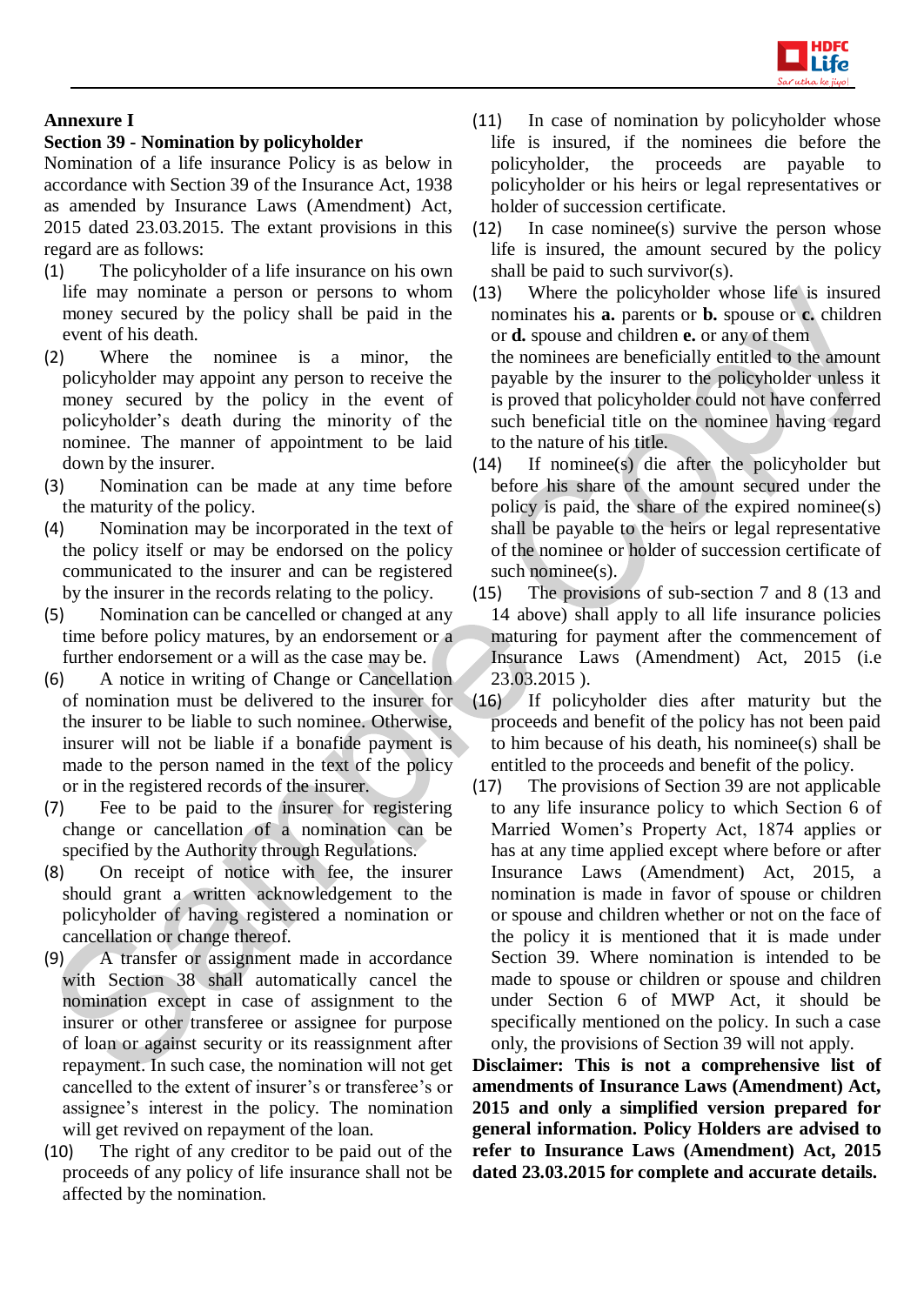

## **Annexure II**

## **Section 38 - Assignment or Transfer of Insurance Policies**

Assignment or transfer of a policy should be in accordance with Section 38 of the Insurance Act, 1938 as amended by Insurance Laws (Amendment) Act, 2015 dated 23.03.2015. The extant provisions in this regard are as follows:

- (1) This policy may be transferred/assigned, wholly or in part, with or without consideration.
- (2) An Assignment may be effected in a policy by an endorsement upon the policy itself or by a separate instrument under notice to the Insurer.
- (3) The instrument of assignment should indicate the fact of transfer or assignment and the reasons for the assignment or transfer, antecedents of the assignee and terms on which assignment is made.
- (4) The assignment must be signed by the transferor or assignor or duly authorized agent and attested by at least one witness.
- (5) The transfer or assignment shall not be operative as against an insurer until a notice in writing of the transfer or assignment and either the said endorsement or instrument itself or copy there of certified to be correct by both transferor and transferee or their duly authorised agents have been delivered to the insurer.
- (6) Fee to be paid for assignment or transfer can be specified by the Authority through Regulations.
- (7) On receipt of notice with fee, the insurer should Grant a written acknowledgement of receipt of notice. Such notice shall be conclusive evidence against the insurer of duly receiving the notice.
- (8) If the insurer maintains one or more places of business, such notices shall be delivered only at the place where the policy is being serviced.
- (9) The insurer may accept or decline to act upon any transfer or assignment or endorsement, if it has sufficient reasons to believe that it is a. not bonafide or b. not in the interest of the policyholder or c. not in public interest or d. is for the purpose of trading of the insurance policy.
- (10) Before refusing to act upon endorsement, the Insurer should record the reasons in writing and communicate the same in writing to Policyholder within 30 days from the date of policyholder giving a notice of transfer or assignment.
- (11) In case of refusal to act upon the endorsement by the Insurer, any person aggrieved by the refusal may prefer a claim to IRDAI within 30 days of receipt of the refusal letter from the Insurer.
- (12) The priority of claims of persons interested in an insurance policy would depend on the date on which the notices of assignment or transfer is delivered to the insurer; where there are more than one instruments of transfer or assignment, the priority will depend on dates of delivery of such notices. Any dispute in this regard as to priority should be referred to Authority.
- (13) Every assignment or transfer shall be deemed to be absolute assignment or transfer and the assignee or transferee shall be deemed to be absolute assignee or transferee, except

**a.** where assignment or transfer is subject to terms and conditions of transfer or assignment OR **b.** where the transfer or assignment is made upon condition that **i.** the proceeds under the policy shall become payable to policyholder or nominee(s) in the event of assignee or transferee dying before the insured OR **ii.** the insured surviving the term of the policy

Such conditional assignee will not be entitled to obtain a loan on policy or surrender the policy. This provision will prevail notwithstanding any law or custom having force of law which is contrary to the above position.

- (14) In other cases, the insurer shall, subject to terms and conditions of assignment, recognize the transferee or assignee named in the notice as the absolute transferee or assignee and such person a. shall be subject to all liabilities and equities to which the transferor or assignor was subject to at the date of transfer or assignment and b. may institute any proceedings in relation to the policy c. obtain loan under the policy or surrender the policy without obtaining the consent of the transferor or assignor or making him a party to the proceedings.
- (15) Any rights and remedies of an assignee or transferee of a life insurance policy under an assignment or transfer effected before commencement of the Insurance Laws (Amendment) Act, 2015 shall not be affected by this section.

**Disclaimer: This is not a comprehensive list of amendments of Insurance Laws (Amendment) Act, 2015 and only a simplified version prepared for general information. Policy Holders are advised to refer to Insurance Laws (Amendment) Act, 2015 dated 23.03. for complete and accurate details.**